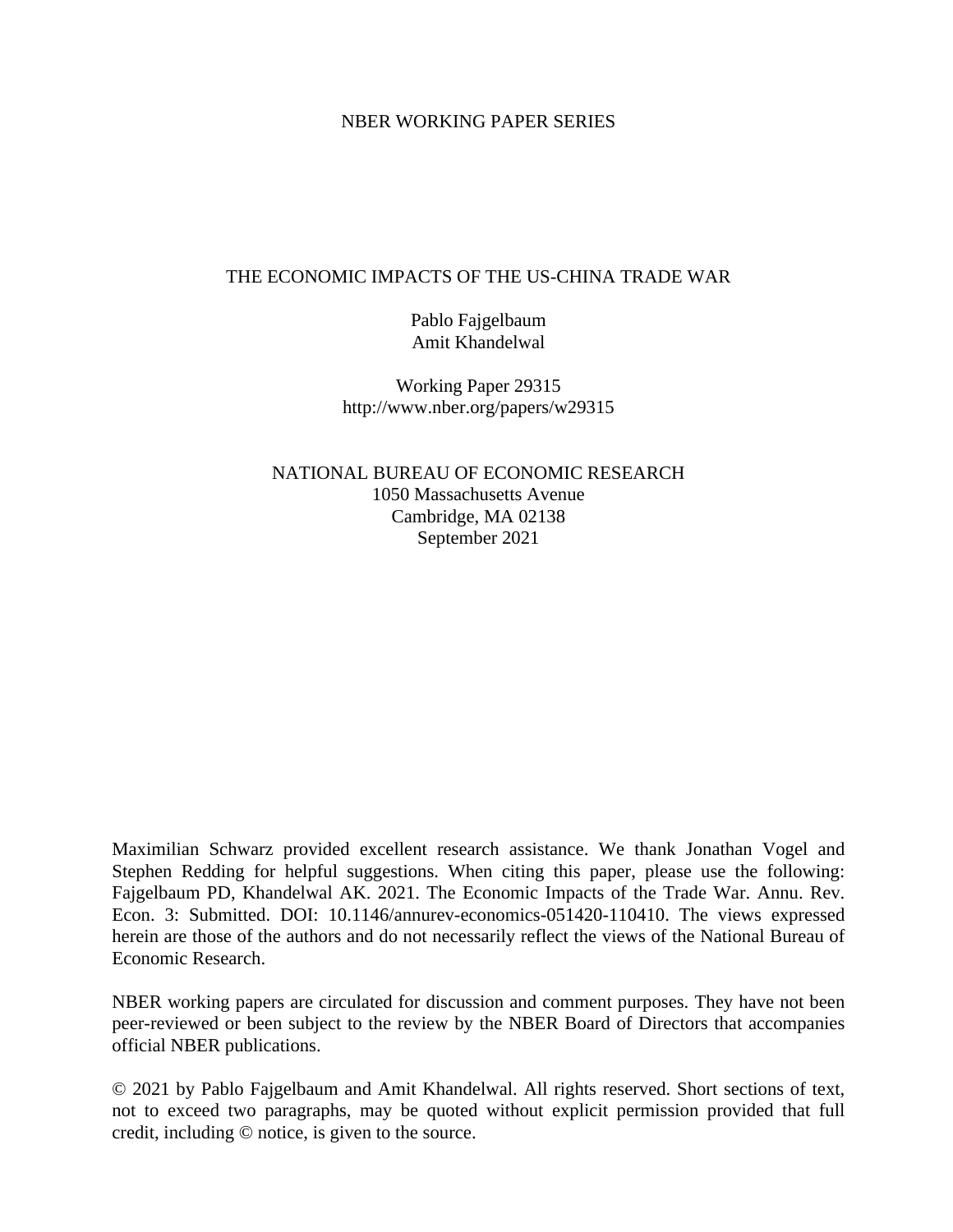The Economic Impacts of the US-China Trade War Pablo Fajgelbaum and Amit Khandelwal NBER Working Paper No. 29315 September 2021 JEL No. F0

## **ABSTRACT**

In 2018, the US launched a trade war with China, an abrupt departure from its historical leadership in integrating global markets. By late 2019, the US had tariffed roughly \$350 billion of Chinese imports, and China had retaliated on \$100 billion US exports. Economists have used a diversity of data and methods to assess the impacts of the trade war on the US, China and other countries. This article reviews what we have learned to date from this work.

Pablo Fajgelbaum Princeton University Department of Economics International Economics Section Room 294 Julis Romo Rabinowitz Bldg Princeton, NJ 08544 and NBER pfajgelb@princeton.edu

Amit Khandelwal Graduate School of Business Columbia University Uris Hall 606, 3022 Broadway New York, NY 10027 and NBER ak2796@columbia.edu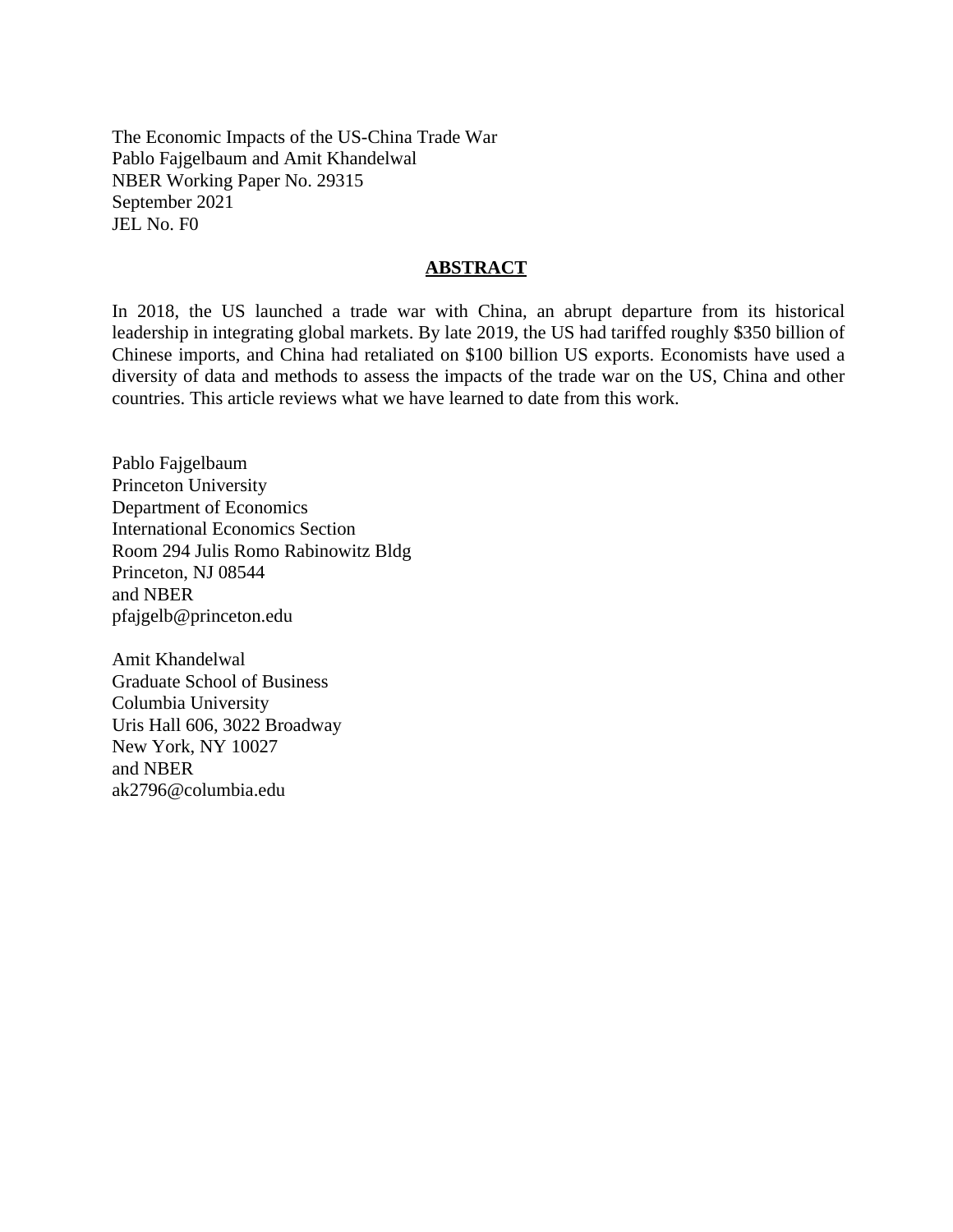# **1 Introduction**

In early 2018, the US raised tariffs on a few large import items–washing machines, solar panels, steel and aluminum. While these tariffs did not discriminate by origin, it soon became apparent that US trade policies were targeting China. The US subsequently increased tariffs on thousands of products from China between 2018-19, ultimately targeting roughly \$350 billion of imports from that country. China retaliated over several tariff waves, targeting about \$100 billion of US exports. The two parties signed an agreement to halt further tariff escalations in January 2020, but the existing tariffs remained in place as of 2021.

The trade war stands out as among the largest and most abrupt change in US trade policy history, particularly when juxtaposed against the leading role historically played by the US in driving tariff reductions around the globe. As the trade war unfolded, economists attempted to assess its economic impacts. This article reviews these efforts and synthesizes what we have learned.

The research has largely explored the two central questions in international economics: What are the aggregate welfare consequences of trade barriers? How is this aggregate change distributed within a country?

To assess the aggregate impacts of the trade war, standard trade models reveal that a crucial component is the pass-through of tariffs to import prices. From the previous literature, and given the presumption that the economies of the US and China are large enough to affect prices, it would have been natural to expect an incomplete pass-through of tariffs (i.e., that import prices before applying tariffs would fall with tariffs). In contrast, empirical work has found complete passthrough of tariffs to tariff-inclusive import prices (i.e., tariff-inclusive import prices rise one-for-one with the tariff changes) when looking across exporting countries or products differentially exposed to tariffs. We discuss potential conjectures for this finding.The aggregate impacts also depend on producer effects that materialize through export prices, and on changes in tariff revenue. We review approaches that have estimated these components.

The main takeaways from this research is that US consumers of imported goods have borne the brunt of the tariffs through higher prices, and that the trade war has lowered aggregate real income in both the US and China, although not by large magnitudes relative to GDP.

We also review papers that have explored the distributional consequences of the trade war through consumers and producers, employment across sectors, and spatial impacts on income and consumption across the US. We conclude with thoughts on the open questions that would be important to address in future work.

## <span id="page-2-0"></span>**2 Background**

The US-China trade war unfolded over a series of tariff waves between 2018-2019. In January 2020, the two countries signed the Phase One agreement to deescalate trade tensions in January 2020, yet the tariffs remained in place as of late 2021. We summarize the key events of the trade war, but refer readers to the summary in [Bown and Kolb](#page-23-0) [\(2021\)](#page-23-0) and the comprehensive discussion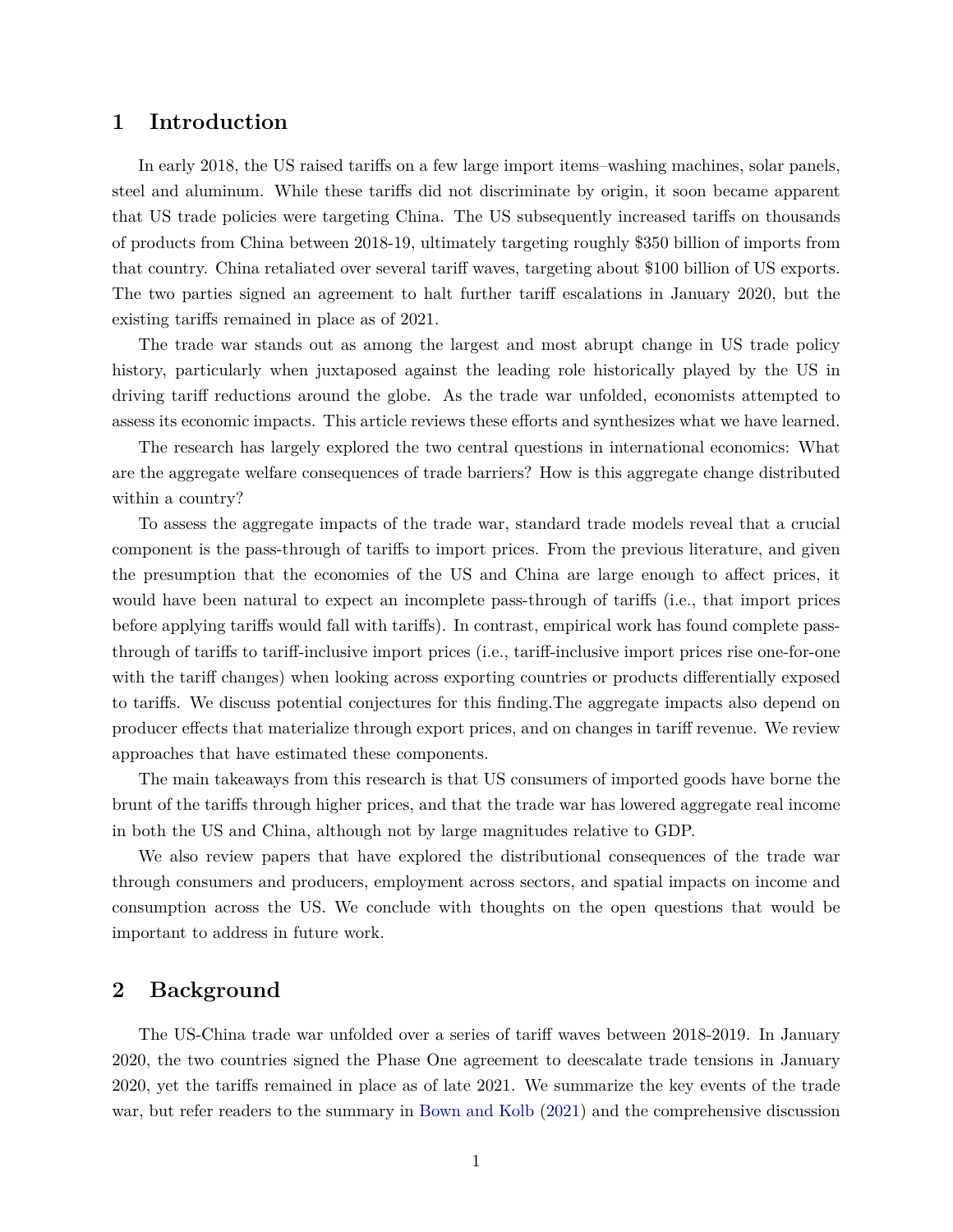in [Bown](#page-23-1)  $(2021)$  for more details.<sup>1</sup>

In February 2018, following a Section 201 investigation of solar panels and washing machines, the US International Trade Commission determined that imports of these products had injured domestic producers, and President Trump imposed safeguard tariffs. These first tariff waves targeted specific products from many countries. Shortly thereafter, additional tariffs on steel and aluminum were imposed based on Section 232 investigations by the Commerce Department.<sup>2</sup> These tariffs also targeted several countries including China, with some large economies (e.g., the European Union and Canada) initially being exempted. China and other trade partners imposed retaliatory tariffs in response.

Subsequent stages of the trade war were largely conducted between the US and China. In August 2017, the US initiated a Section 301 investigation against China's trade practices, and on March 22, 2018 the Office of the US Trade Representative accused China of unfair trade practices ranging from the forced transfer of technology to Chinese firms and intellectual property theft. On these grounds, the US ultimately implemented five tariff rounds on Chinese exports–July 2018, August 2018, September 2018, June 2019, and September 2019–with China retaliating at each stage. The US and China canceled a sixth tariff wave in December 2019 in anticipation of the Phase One agreement. Once the deal was signed in January 2020, both sides agreed to reduce the tariffs from the September 2019 wave by half, but the tariffs remain in place as of September 2021.

In terms of magnitudes, the US imposed tariffs (including other trade partners) on 17.6% of its 2017 imports. Imports as a share of 2016 GDP was about 15%, so the US raised tariffs on import transactions corresponding to about 2.6% of GDP, with average tariffs increasing from 3.7% to 25.8%. On the export side, trade partners retaliated on  $8.7\%$  of 2017 exports.<sup>3</sup> Exports as a share of 2016 GDP was about 12%, so trade partners imposed retaliations on exports corresponding to about 1% of US GDP, with average tariffs rising from 7.7% to 20.8%. So, the US and Chinese tariffs targeted imports and exports amounting to 3.6% of US GDP. China raised tariffs on about 11% of imports, and about 18% of their exports were targeted by the US [\(Chang et al. 2021\)](#page-24-0). With import and export shares of 2017 GDP of 17.9% and 19.7%, respectively, the trade war affected transactions equivalent to about 5.5% of China's GDP.<sup>4</sup> China further hampered US access to its

<sup>&</sup>lt;sup>1</sup>We do not examine the non-tariff instruments discussed by [Bown](#page-23-1) [\(2021\)](#page-23-1) that were used during the war, such as export controls for national security purposes (e.g., semiconductors), requirements of export licenses to export to particular entities, a reclassification of all goods imported from Hong Kong as originated from China (and therefore potentially subject to Section 301 tariffs), and banned imports from Xinjiang due to concerns of forced labor. These policies have not received much systematic analysis. See [Bown](#page-23-2) [\(2020\)](#page-23-2) for details of US changes in semiconductor export control policy implemented during the trade war. We also do not review US-China tariff measures implemented prior to the trade war, such as granting China normal trading status [\(Pierce and Schott,](#page-27-0) [2016\)](#page-27-0) or the increase in US anti-dumping duties on Chinese imports [\(Bown et al.,](#page-23-3) [2021\)](#page-23-3).

<sup>&</sup>lt;sup>2</sup>Section 201 of the Trade Act of 1974 allows the President to impose safeguard tariffs in response to injury to a domestic industry. Section 232 of the Trade Expansion Act of 1962 allows the President to protectionist measures on imports posing a national security threat.

<sup>3</sup>These numbers are taken from [Fajgelbaum et al.](#page-25-0) [\(2021a\)](#page-25-0), which updates [Fajgelbaum et al.](#page-25-1) [\(2020\)](#page-25-1) with the 2019 tariff waves.

<sup>&</sup>lt;sup>4</sup>Chinese and American importers did request tariff exclusions or rebates from their respective governments; see [Bown](#page-23-1) [\(2021\)](#page-23-1) for a detailed discussion. He estimates that exclusions and rebates affected about 4% of US imports from China (corresponding to about 9% of estimated tariff revenue collection).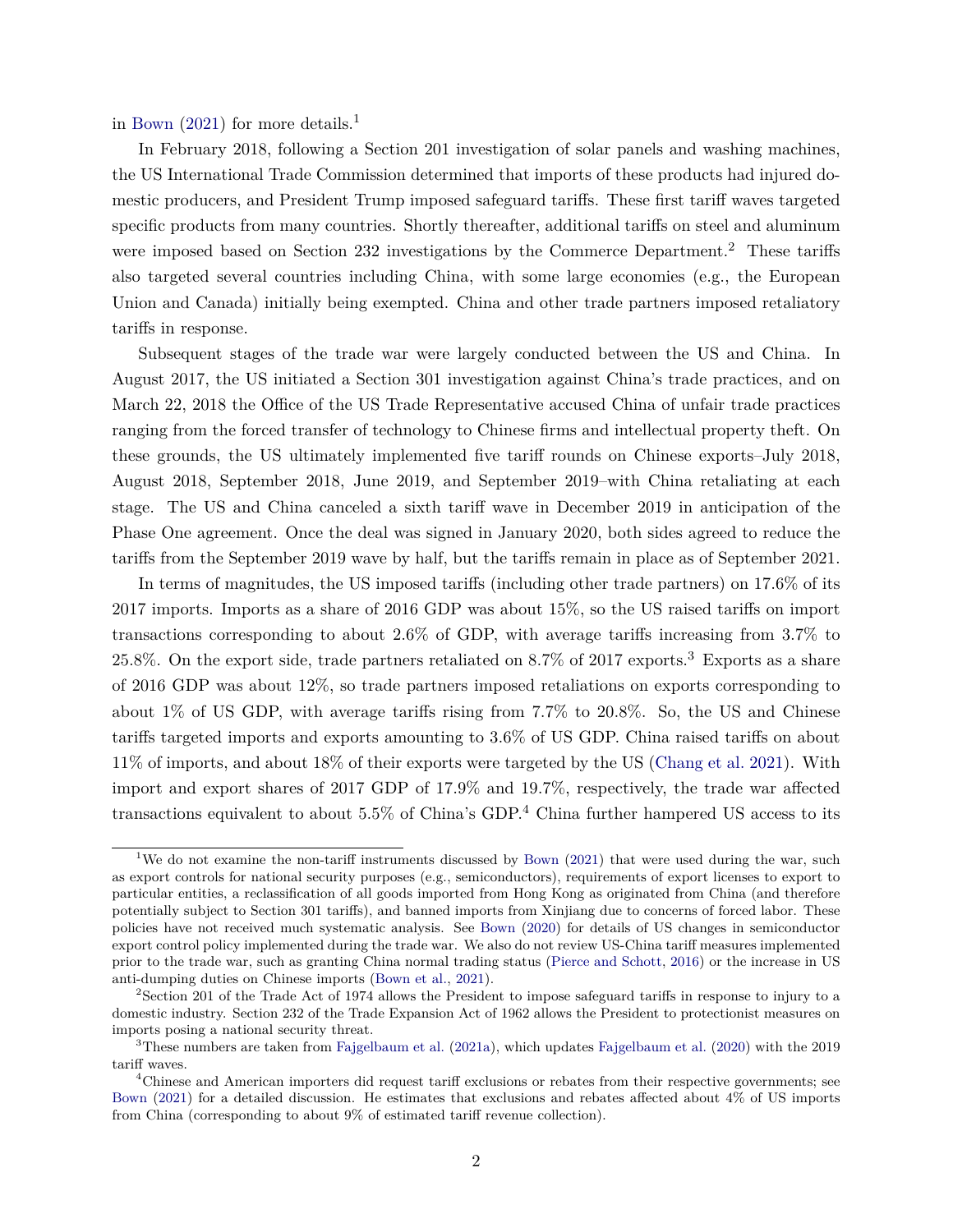market by reducing its Most Favored Nation (MFN) tariffs on about 10% of its imports.

In comparison, the 1930 Smoot-Hawley legislation raised average tariffs from 34.6% to 42.5% on dutiable imports that were equivalent to 1.4% of GDP, and several foreign trade partners retaliated (Canada, which accounted for 20% of US exports, raised duties on a third of US exports to Canada); see [Irwin](#page-26-0) [\(1998\)](#page-26-0) and [Irwin](#page-26-1) [\(2017\)](#page-26-1). Thus, by the metric of GDP targeted by tariffs, the US-China trade war appears more substantial than Smoot-Hawley tariffs.<sup>5</sup> Another way to gauge the magnitude of the trade war is to consider the fraction of products targeted by tariffs. Roughly twothirds of ten-digit imported and exported products were targeted with tariff increases [\(Fajgelbaum](#page-25-0) [et al.,](#page-25-0) [2021a\)](#page-25-0), while Smoot-Hawley raised tariffs on 27% of dutiable products [\(Irwin,](#page-26-1) [2017\)](#page-26-1).

Of course, the context of the US-China trade war differs substantially from the Smoot-Hawley tariffs. Those tariffs were launched on the eve of the Great Depression, while global real growth in 2017 was  $3.7\%$  [\(IMF,](#page-26-2) [2018\)](#page-26-2).<sup>6</sup> The nature of globalization today is also quite different, most notably through the volume of trade and its composition, with two-thirds of global trade now in intermediate goods [\(Johnson and Noguera,](#page-26-3) [2012;](#page-26-3) [Antràs and Chor,](#page-22-0) [2021\)](#page-22-0). A general tariff increase today may affect not only the prices that final consumers pay, but also the costs for firms that use those goods as inputs for production, a force that the papers discussed below try to account for. The US imposed tariffs on 67% of imported intermediate inputs and capital goods from China (representing 62% of the total Chinese imports targeted), and China also imposed tariffs on 67% of intermediate and capital goods from US (representing 81% of US imports targeted); see [Bown](#page-23-1) [\(2021\)](#page-23-1).

While we focus on the economic consequences, understanding the political motivations is also important. This episode stands alongside recent backlashes against globalization: it was launched two years after the 2016 UK Brexit referendum, a year after the US withdrew from the Trans Pacific Partnership, and a year before the US blocked the appointment of judges to the WTO Appellate Body.<sup>7</sup> These episodes materialized against a background of growing inequality related, among other forces, to China's ascent in the world economy [\(Autor et al.,](#page-22-1) [2016,](#page-22-1) [2019;](#page-22-2) [Pierce and Schott,](#page-27-0) [2016,](#page-27-0) [2020\)](#page-27-1) and labor-saving or skill-biased technological change [\(Goldin and Katz,](#page-25-2) [2010;](#page-25-2) [Acemoglu](#page-22-3) [and Restrepo,](#page-22-3) [2019\)](#page-22-3). In this context, trade policy can become a powerful electoral tool if deployed to benefit some groups.<sup>8</sup> Electoral motivations were indeed visible as part of the 2016 Trump Presidential campaign, which ran on a anti-globalization platform of tariffs on China. [Fajgelbaum](#page-25-1) [et al.](#page-25-1) [\(2020\)](#page-25-1) provide suggestive evidence of electoral motivation; consistent with a median-voter view of politically motivated tariffs [\(Dixit and Londregan,](#page-24-1) [1995;](#page-24-1) [Mayer,](#page-27-2) [1984\)](#page-27-2). They find that counties with approximately balanced Republican and Democrat constituencies in the 2016 Presi-

 $5$ Another notable general tariff increase by the US in the 20th century occurred in 1971 when Nixon imposed a 10% surcharge on roughly half of US imports, but these tariffs only lasted for about four months [\(Irwin,](#page-26-4) [2013\)](#page-26-4).

 $6$ Moreover, because of deflation and the widespread use of specific tariffs, the effective tariff from Smoot-Hawley on dutiable imports rose to nearly 60% by 1932; [Irwin](#page-26-1) [\(2017\)](#page-26-1) argues that one-third of the tariff increase was due to legislation and two-thirds due to deflation.

<sup>7</sup>See [Antràs](#page-22-4) [\(2020\)](#page-22-4), [Walter](#page-28-0) [\(2021\)](#page-28-0) and [Colantone et al.](#page-24-2) [\(2021\)](#page-24-2) for a discussion of this backlash.

<sup>8</sup>See [Helpman](#page-26-5) [\(1995\)](#page-26-5) for a review of classic theories and [Grossman and Helpman](#page-25-3) [\(2021\)](#page-25-3) for a recent theory on how non-trade inequality shocks may trigger protectionist waves. [Autor et al.](#page-22-5) [\(2020\)](#page-22-5) and [Che et al.](#page-24-3) [\(2020\)](#page-24-3) argue that Chinese import competition affected electoral outcomes in US elections.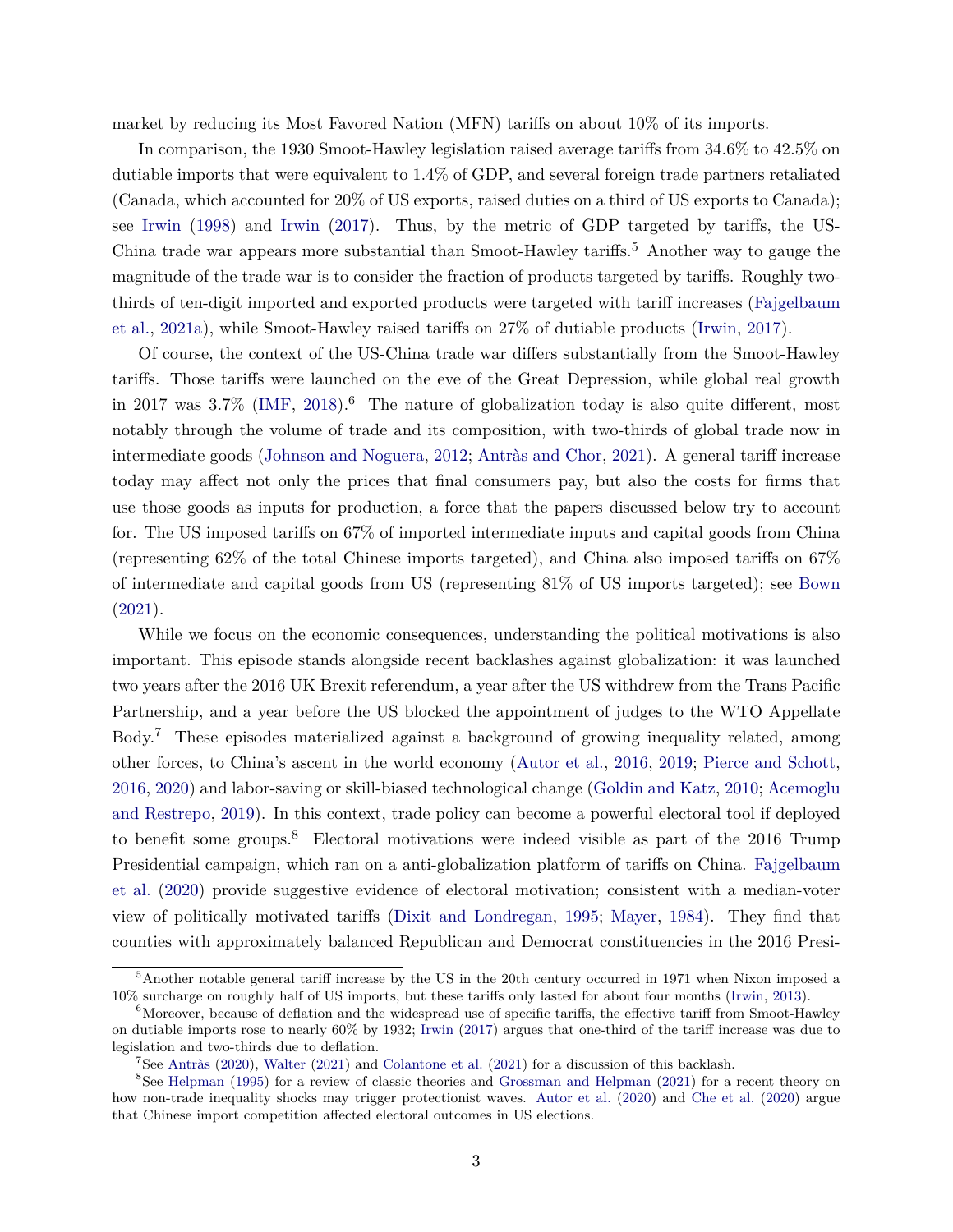dential election received more import protection from the 2018 tariff waves than heavily Democratic and Republican counties.<sup>9</sup> However, they also find that China's retaliatory tariffs coincided with Republican-leaning counties, largely because these counties tend to be rural and the Chinese tariffs were large in agriculture. [Blanchard et al.](#page-23-4) [\(2019\)](#page-23-4) argue that the political consequences of the trade war did not pay off for the Republican party in 2018 Congressional election, as counties more exposed to the retaliatory tariffs reduced support for Republican candidates.

## **3 Welfare in The Standard Trade Model**

We organize the discussion around a well-known formula dating to at least [Dixit and Norman](#page-25-4) [\(1980\)](#page-25-4). In neoclassical models, the aggregate equivalent variation, *EV* , corresponding to a change in import tariffs–the sum of money that would suffice, if properly distributed across the agents in the economy, to leave them indifferent with a tariff change–can be expressed, to a first-order approximation, as follows:

<span id="page-5-1"></span>
$$
EV = -\underbrace{\mathbf{m}' \Delta \left( \mathbf{p_m^*} \left( 1 + \tau \right) \right)}_{EV_m} + \underbrace{\mathbf{x}' \Delta \mathbf{p_x^*}}_{EV_x} + \Delta R, \tag{1}
$$

where **m** and **x** are vectors with quantities of imported and exported commodities before tariffs change,  $\mathbf{p}_{\mathbf{m}}^*$  and  $\mathbf{p}_{\mathbf{X}}^*$  are the import and export prices,  $\tau$  are ad-valorem import tariffs,  $R$  is tariff revenue, and  $\Delta$  denotes the difference between the post- and pre-trade war outcomes.<sup>10</sup>

The import prices  $\mathbf{p}_{\mathbf{m}}^*$  are what the importing country faces when buying from the world, i.e., the price at the port. But buyers inside the country pay the tariff-inclusive price  $\mathbf{p}_{\mathbf{m}}^*$  (1 + *τ*). So the "importer cost,"  $EV_m$  encompasses all buyers of imported goods, both firms and final consumers. The export prices  $\Delta p_x^*$  are the prices faced by domestic producers selling abroad, and  $EV_x$  is the change in export value that they perceive. The last term,  $\Delta R$ , is the tariff revenue received by the government.

The part  $m' \Delta (p_m^* \tau)$  of the consumer cost  $EV_m$  is transferred to the government as tariff revenue and washes out from the previous expression, which simplifies to:

<span id="page-5-0"></span>
$$
EV = (\mathbf{p}_{\mathbf{m}}^* \mathbf{m})' (-\Delta \ln \mathbf{p}_{\mathbf{m}}^* + \tau \Delta \ln \mathbf{m}) + (\mathbf{p}_{\mathbf{x}}^* \mathbf{x})' \Delta \ln \mathbf{p}_{\mathbf{x}}^*.
$$
 (2)

This formula holds in neoclassical environments regardless of how complex they may be. It holds for any input-output structure, or with heterogeneous consumers. Therefore, if one is content with the assumptions of neoclassical trade theory and with first-order approximations, to measure *EV* it suffices to use information on the trade flows and import tariffs before the trade war, and on the changes in international prices and in import quantities caused by the trade war.

The formula says that a country is made better off by terms-of-trade increases (lower import **prices**  $\mathbf{p}_{\mathbf{m}}^*$  or higher export prices  $\mathbf{p}_{\mathbf{x}}^*$  and worse off by distortions  $(\tau \Delta \ln \mathbf{m} < 0)$ . Conveniently, and

 ${}^{9}$ [Fetzer and Schwarz](#page-25-5) [\(2021\)](#page-25-5) also examine the political targeting of retaliatory tariffs and conclude that the tariffs were biased towards geographic areas that voted for Trump in 2016. [Brutger et al.](#page-24-4) [\(2021\)](#page-24-4) uses survey results to argue that US voters perceived the retaliatory tariffs as a form of electoral interference.

 $10E$ <sub>Export taxes are omitted from the formula. The US-China trade war featured export bans, but these have not</sub> been systematically analyzed by the papers reviewed in this article.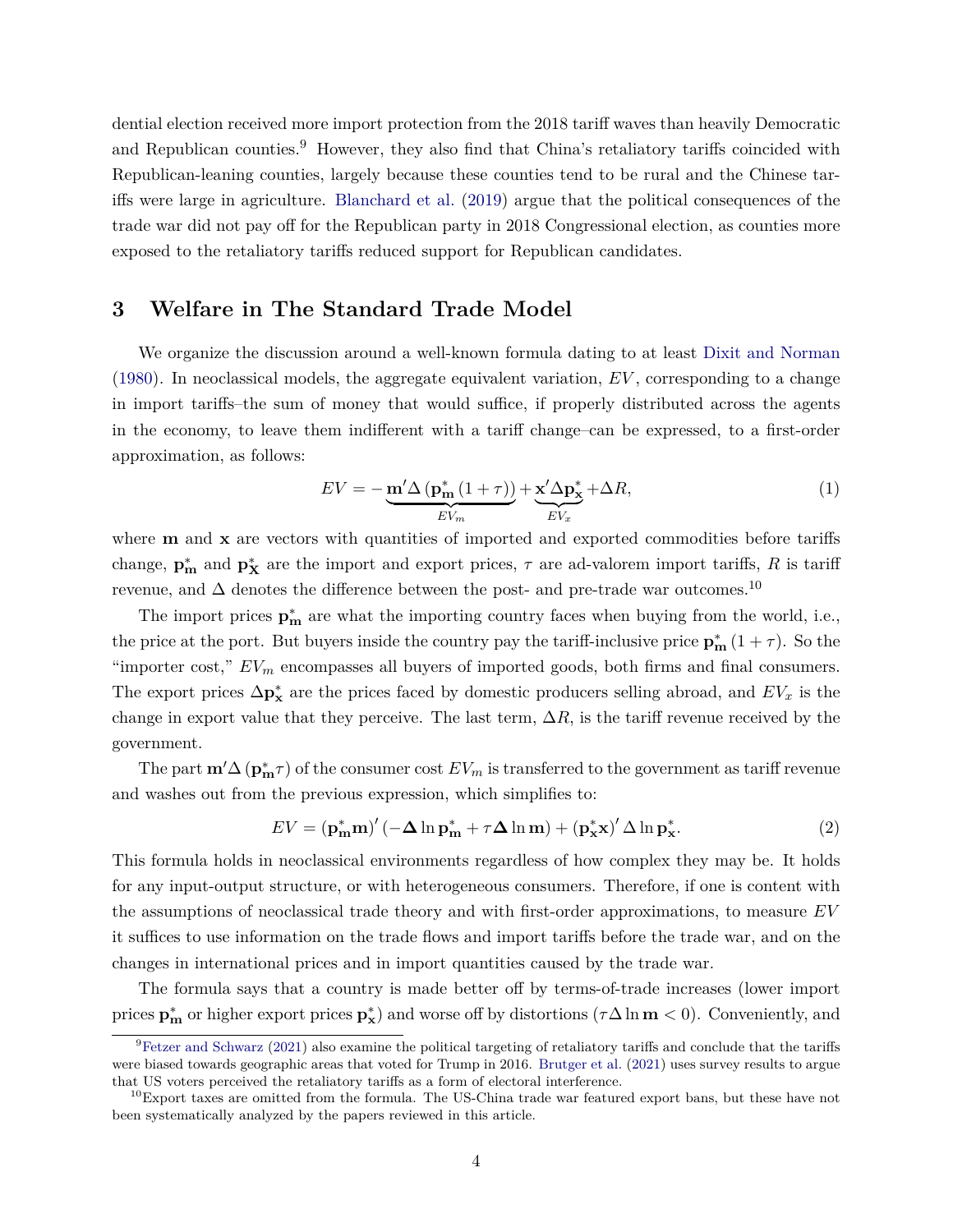perhaps counter-intuitively, it depends on gross trade, which is readily observable, rather than on value-added trade, which would be much harder to measure.<sup>11</sup> The other components, the changes in international prices and import quantities *caused by the trade war,* present a challenge. The  $p_{\mathbf{x}}^*, \mathbf{p}_{\mathbf{x}}^*, \mathbf{m}$  ( $\mathbf{p}_{\mathbf{x}}^*, \mathbf{p}_{\mathbf{x}}^*, \mathbf{m}$ ) responded to the trade war tariffs.

Before discussing the estimates, it is worth reviewing how tariffs affect each term in [\(2\)](#page-5-0). In principle every price and trade flow could respond to every tariff, but the theory guides the signs and welfare implications of some of these relationships. Consider first import prices. The mechanical effect of a tariff is to raise the tariff-inclusive price of the commodity being taxed, lowering the demand for imports of that commodity. Through market clearing, and assuming away well known "paradoxes" such as in [Lerner](#page-26-6) [\(1936\)](#page-26-6) and [Metzler](#page-27-3) [\(1949\)](#page-27-3), this reduction in demand lowers the before-tariff import price but typically not enough to fully offset the tariff increase, so that the tariff-inclusive price increases. The increase in the tariff-inclusive import price relative to the tariff increase is the *tariff pass-through rate*; the smaller it is (i.e., the larger the decline in  $p_m^*$ ), the greater the gains extracted by the importer from trade partners through terms-of-trade improvements.<sup>12</sup> Second, the reductions in import quantities due to tariffs matter through their impact on tariff revenue. Turning to export prices, the logic we have just discussed implies that prices of exported commodities should fall with retaliatory tariffs. In addition, the flip-side of before-tariff import prices falling with tariffs is rising export prices, a manifestation of Lerner's symmetry: as tariffs reallocate resources away from export-oriented activities and demand away from imports, US producer prices increase and so do export prices.<sup>13</sup> Finally, import and exports prices may be indirectly affected through cost increases via input-output linkages if imported intermediates are used in production of exports.

In the next two sections, we review papers that have computed import and export prices necessary to construct the welfare consequences of the war. As noted, doing so requires measuring the full distribution of price changes triggered by the tariffs. However, in practice, identifying this distribution is challenging. Tariffs affect the prices of highly disaggregated imported transactions. Since tariff changes are not randomly assigned, identifying impacts at that level typically requires controlling for potential confounders at the product, sector, and/or country level. However, tariff changes–particularly large ones–may also affect components of prices that vary across products, sectors, or countries (for example, through wage adjustments required for market clearing at those

 $11$ Readers familiar with the Hulten theorem will recognize the similarity [\(Hulten,](#page-26-7) [1978\)](#page-26-7). In a closed economy, the Hulten theorem says that, regardless of the economy's input-output structure, aggregate real income growth equals the inner product of productivity shocks and gross sales across sectors. In an international trade context, we can think of foreign price shocks similarly to TFP shocks. [Baqaee and Farhi](#page-23-5) [\(2021\)](#page-23-5) provide a close inspection of Hulten-like results in open economy.

<sup>&</sup>lt;sup>12</sup>As noted by [Johnson](#page-26-8) [\(1953\)](#page-26-8), the terms-of-trade externality arising from a trade war generally gives rise to an inefficient world equilibrium. Governments may cooperate to avoid this bad outcome, as in the theory of trade agreements developed by [Bagwell and Staiger](#page-22-6) [\(1999\)](#page-22-6). Evidence that government policy is guided by terms-of-trade manipulation is provided by [Broda et al.](#page-24-5) [\(2008\)](#page-24-5), [Bagwell and Staiger](#page-23-6) [\(2011\)](#page-23-6), [Bown and Crowley](#page-23-7) [\(2013\)](#page-23-7), [Ludema and](#page-27-4) [Mayda](#page-27-4) [\(2013\)](#page-27-4), and [Nicita et al.](#page-27-5) [\(2018\)](#page-27-5).

<sup>&</sup>lt;sup>13</sup>See [Costinot and Werning](#page-24-6) [\(2019\)](#page-24-6) for a general treatment of Lerner's symmetry.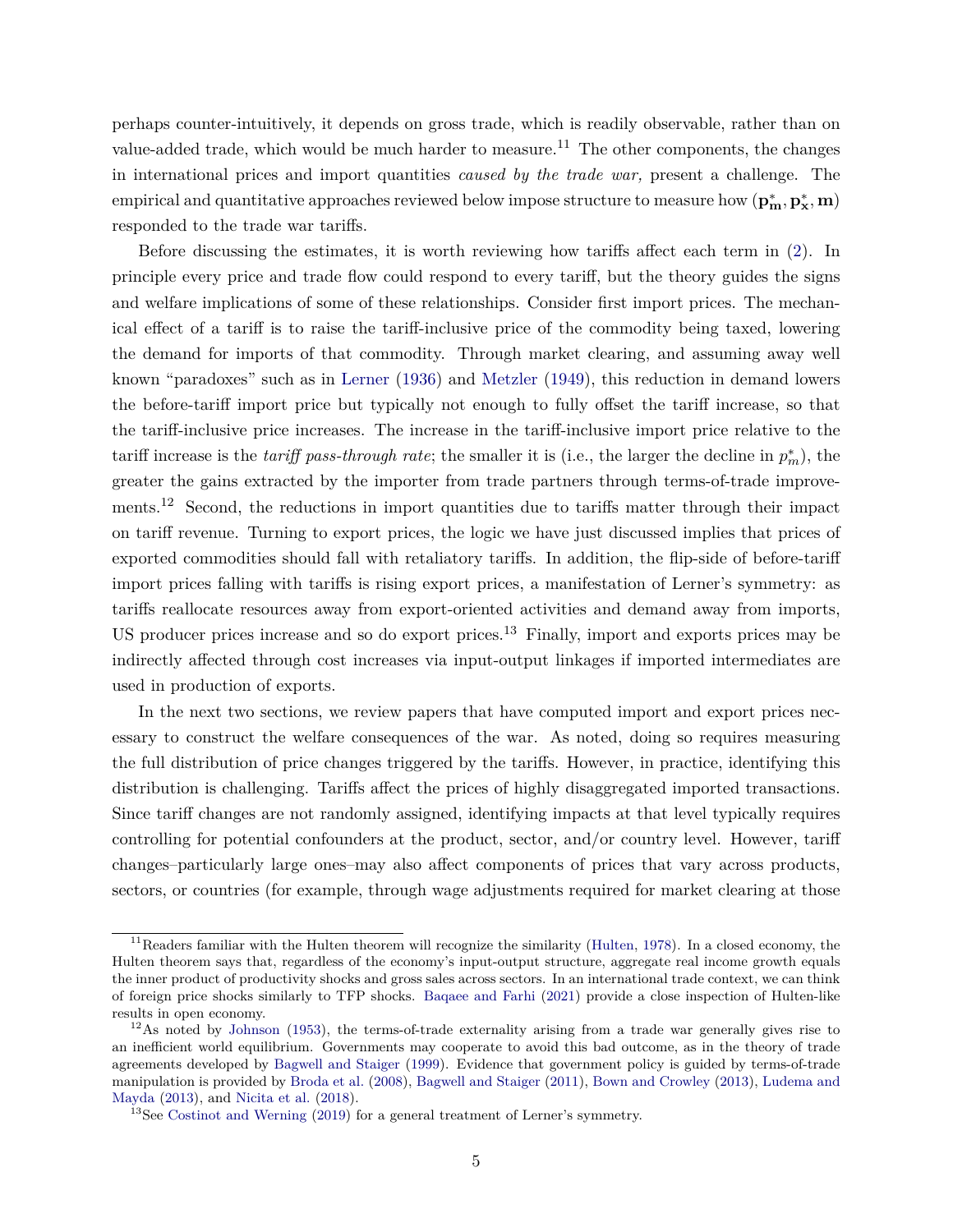levels).

The papers that we review in Section [4](#page-7-0) typically identify the changes in US import prices from China relative to other origins within a product, or across imported products within a sector. In doing so, these empirical specifications are only able to measure relative price changes within products or within sectors, but do not estimate the full distribution of price changes. They do not identify the product-, sector-, or country-level components of the price changes potentially caused by the war. This gap between the partial distribution of price changes estimated in the regressions and the entire distribution of price changes needed for [\(2\)](#page-5-0) can be filled in through additional assumptions in general equilibrium models, and we review those in Section [6.](#page-17-0)

## <span id="page-7-0"></span>**4 Importers**

#### <span id="page-7-2"></span>**4.1 Tariff Pass-Through**

A group of papers studies the response of US import prices to US tariffs [\(Amiti et al.,](#page-22-7) [2019;](#page-22-7) [Fajgelbaum et al.,](#page-25-1) [2020;](#page-25-1) [Cavallo et al.,](#page-24-7) [2021;](#page-24-7) [Flaaen et al.,](#page-25-6) [2020\)](#page-25-6). This measurement allows to compute *EVm*. These analyses define a commodity as a product-by-origin dyad in international trade data. The presumption is that, within a product category, countries sell differentiated varieties. The typical regression examines export prices (i.e., the prices of goods at the dock before tariffs are levied):

<span id="page-7-1"></span>
$$
\Delta \ln p_{igt}^* = controls - \beta \Delta \ln (1 + \tau_{igt}) + \epsilon_{igt}, \qquad (3)
$$

where *g* is a product code, *t* is a month, *i* is a country exporting to the US, and the controls (that we discuss below) include fixed effects to account for trends at a broader level.<sup>14</sup> These fixed effects determine the source of variation that identifies pass-through and are important to interpret the results, as we discuss below. Dealing with endogeneity of tariffs is, of course, a concern in analyses of the effects of trade policy [\(Goldberg and Pavcnik,](#page-25-7) [2016\)](#page-25-7). In the case of the trade war, this research has demonstrated that, conditional on the fixed effects that enter in the controls, the tariff changes were uncorrelated with previous price and import trends across products (e.g., [Cavallo](#page-24-7) [et al. 2021,](#page-24-7) [Fajgelbaum et al. 2020,](#page-25-1) [Amiti et al. 2020b\)](#page-22-8).

The pass-through rate from tariffs to tariff-inclusive prices we have discussed in the previous section is  $1 - \beta$ . Incomplete pass-through means a  $\beta$  between zero and one. In the case of small importing countries whose demand is unlikely to impact international prices, the pass-through should be close to complete (a  $\beta$  of zero). The pass-through should be incomplete (a  $\beta$  greater than zero) and larger for importers carrying enough weight in world demand to influence prices. For example, if an importer commands a very large share of an exporter's total sales of a product, the exporter may not easily reallocate to other markets, making supply more inelastic at least over the short run. A more inelastic supply, in turn, implies lower pass-through. So, when prices

 $14$ Typically, the price is measured as a unit value from product-level customs data. Tariffs are measured either from the statutory legislation or through applied tariffs. Instrumenting the applied tariff with the statutory tariff deals with potential concerns about measurement error and tariff exemptions (see [Fajgelbaum et al. 2020\)](#page-25-1).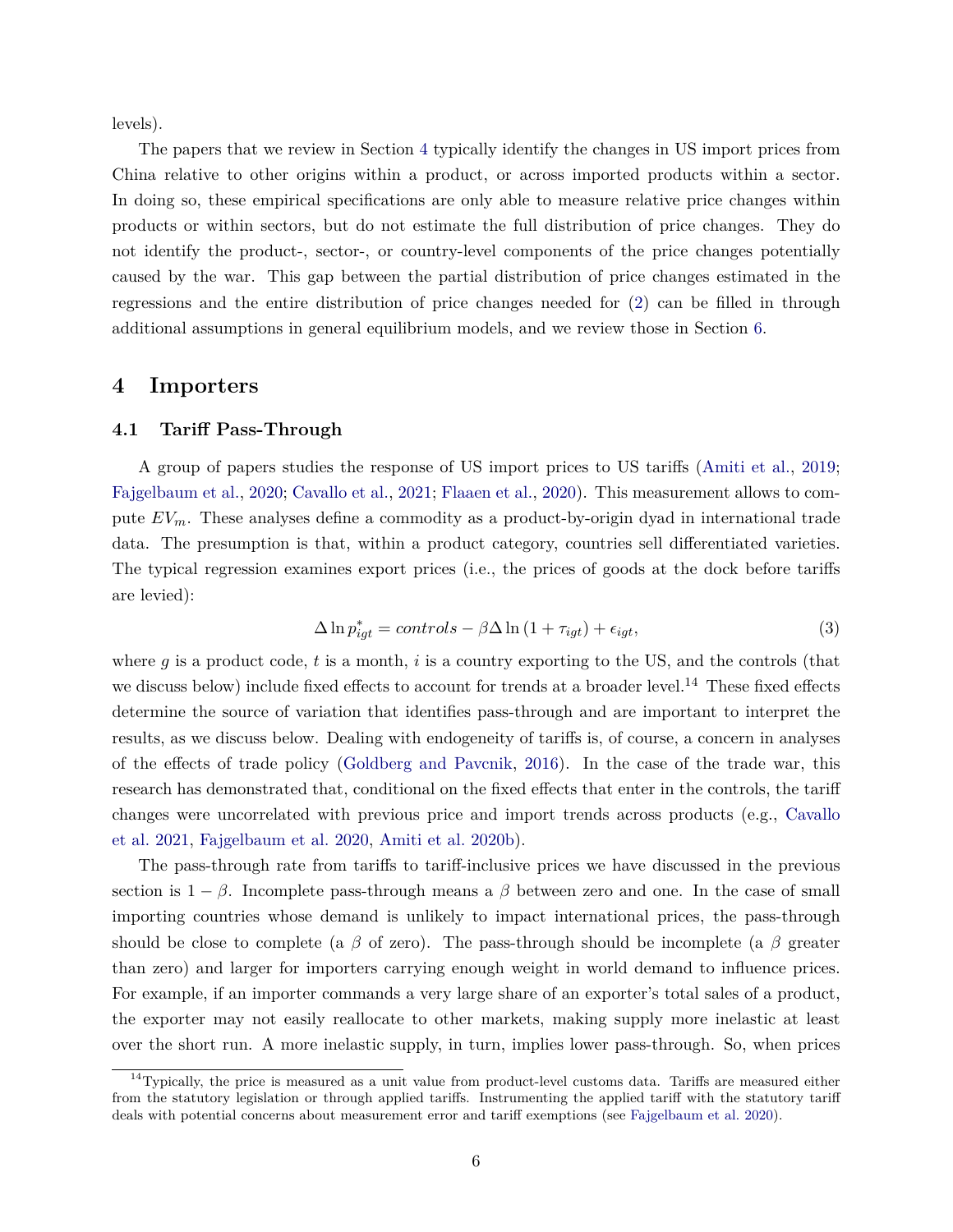<span id="page-8-0"></span>

| Row | <b>Article</b><br>(1)            | <b>Trade Policy Episode</b><br>(2)    | Importer<br>(3) | Period<br>(4) | β<br>(5)                              |
|-----|----------------------------------|---------------------------------------|-----------------|---------------|---------------------------------------|
| 1   | Kreinin (1961)                   | US Reciprocal Trade<br>Agreements Act | <b>US</b>       | 1954-1959     | 0.31                                  |
| 2   | Feenstra (1989)                  | Trucks, Heavy cycles                  | US.             | 1974-1987     | 1. Trucks: 0.430<br>2. Cycles: -0.169 |
| 3   | Winkelmann and Winkelmann (1998) | New Zealand trade<br>liberalization   | New Zealand     | 1973-1994     | 0.072                                 |
| 4   | Hummels and Skiba (2004)         | none (cross-section)                  | US.             | 1994          | 1.965                                 |
| 5   | Mallick and Marques (2008)       | India trade liberalization            | India           | 1990-2001     | 0.999                                 |
| 6   | Irwin (2014)                     | Sugar tariffs                         | US.             | 1890-1930     | 0.244                                 |
| 7   | Ludema and Yu (2016)             | Uruguay Round                         | World           | 1997-1998     | 1.160                                 |
| 8   | de Loecker et al. (2016)         | India trade liberalization            | India           | 1989-1997     | 0.849                                 |
| 9   | Besedes et al. (2020)            | CUSFTA, NAFTA                         | <b>US</b>       | 1989-2016     | 0.000                                 |

#### Table 1: Direct Estimates of Tariff Pass-Through

Notes: Table reports direct estimates of tariff pass-through from papers published from previous trade policy episodes. It reports the article, period and country of study, and trade policy episode. The following indicates the source of the passthrough estimate for each article (if multiple columns are reported, the estimate is an average): Row 1, Table 1 columns 1 and 3; Row 2, Table 1 column 2 and 3-4; Row 3, Table 2 column 1; Row 4, Table 2 column 2; Row 5, Table 3 column 1; Row 6, Table 2 column 4; Row 7, Table 2 column 2; Row 8, Table 8 columns 1-2; Row 9, Figure 9. The final column standardizesthe estimate according to how β is defined in the text.

are expressed before tariffs as in [\(3\)](#page-7-1), *complete pass-through* is revealed by  $\beta = 0$  and *incomplete* pass-though by  $\beta > 0$ .

Various strands of the literature prior to the trade war provided support for incomplete passthrough; i.e., countries seem typically able to affect the terms of trade in their favor using tariffs.

First, the most closely related strand directly examined regressions similar to [\(3\)](#page-7-1). Despite the centrality of tariff pass-through for the welfare effects of trade policy, the list of papers directly estimating tariff pass-through that were written before the trade war is small. This list includes: [Kreinin](#page-26-9) [\(1961\)](#page-26-9), [Winkelmann and Winkelmann](#page-28-1) [\(1998\)](#page-28-1), [Feenstra](#page-25-8) [\(1989\)](#page-25-8), [Hummels and Skiba](#page-26-10) [\(2004\)](#page-26-10), [Mallick and Marques](#page-27-6) [\(2008\)](#page-27-6), [Irwin](#page-26-11) [\(2014\)](#page-26-11), [De Loecker et al.](#page-24-8) [\(2016\)](#page-27-7), and [Ludema and Yu](#page-27-7) (2016).<sup>15</sup> These papers mostly find incomplete pass-through in applications across different countries and time periods (see Table [1\)](#page-8-0). For example, [Feenstra](#page-25-8) [\(1989\)](#page-25-8) estimates a *β* of 0*.*43 from US tariff increases on Japanese trucks in the 1980s and [Irwin](#page-26-11) [\(2014\)](#page-26-11) finds a *β* of 0.24 from US import tariffs on sugars between 1891 and 1914. Outside this range, [Winkelmann and Winkelmann](#page-28-1) [\(1998\)](#page-28-1) find complete pass-through in the context of the trade liberalization of a small importer (New Zealand in the mid-1980's).

<sup>15</sup>[Blonigen and Haynes](#page-23-8) [\(2002\)](#page-23-8) (see also [Blonigen and Haynes](#page-23-9) [\(2010\)](#page-23-9)) estimate pass-through of anti-dumping duties imposed by the US on Canadian iron and steel products from 1989-1995. They point out that anti-dumping duties endogenously adjust with import prices through period reviews by the Commerce Department, and so the pass-through estimate may be less comparable with pass-through rates estimated from standard tariffs.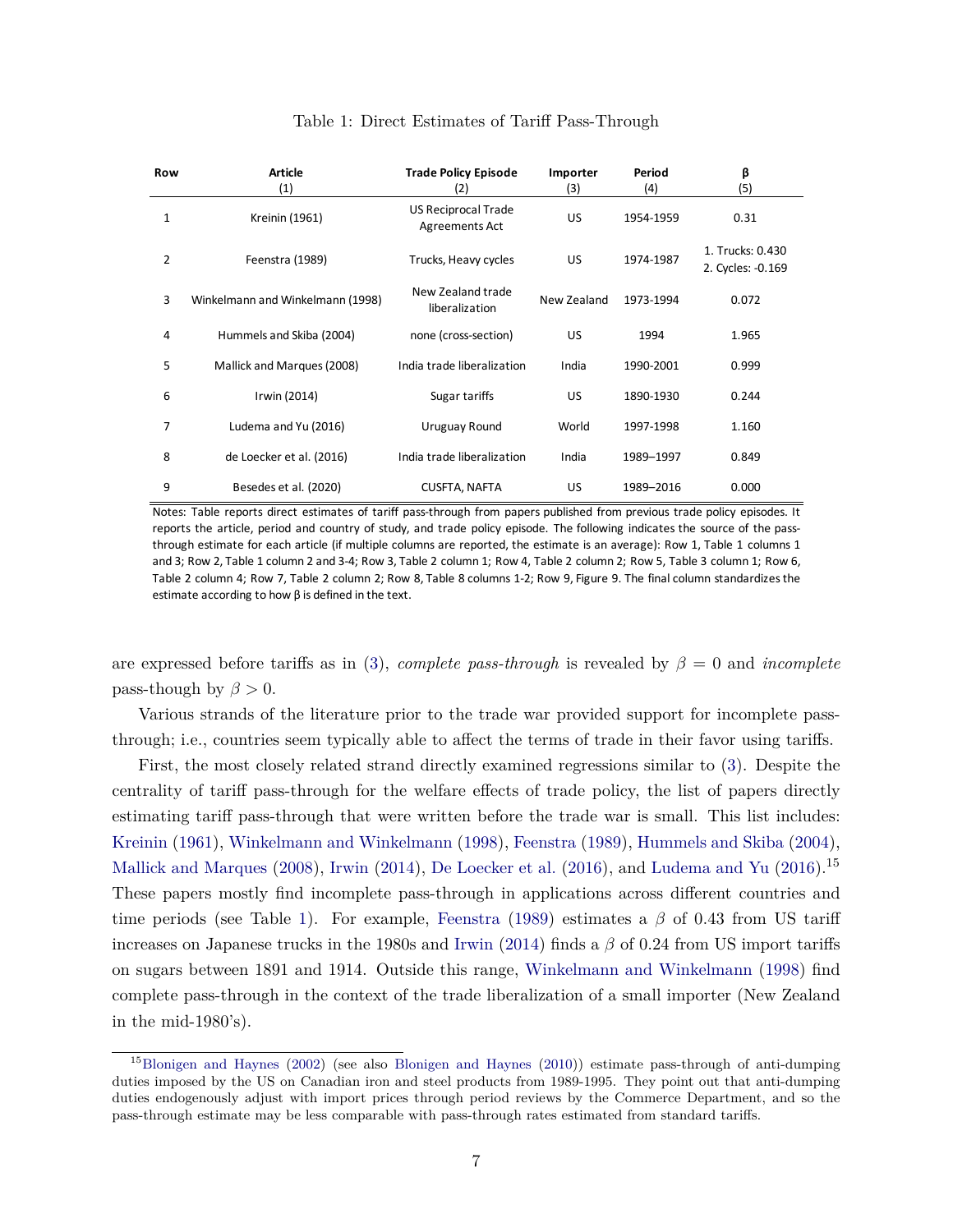Second, several studies have estimated import demand and export supply elasticities that can be used to inform tariff pass-through.<sup>16</sup> [Romalis](#page-27-8) [\(2007\)](#page-27-8) uses NAFTA tariff cuts and finds evidence of incomplete pass-through, with an implied  $\beta$  of 0.79.<sup>17</sup> [Broda and Weinstein](#page-24-9) [\(2006\)](#page-24-9), [Broda](#page-24-5) [et al.](#page-24-5) [\(2008\)](#page-24-5), [Soderbery](#page-27-9) [\(2015\)](#page-27-9), and [Irwin and Soderbery](#page-26-12) [\(2021\)](#page-26-12) do not use tariff variation, but estimate import demand and export supply elasticities following the approach from [Feenstra](#page-25-9) [\(1994\)](#page-25-9). The estimates from these papers also imply incomplete pass-through. For example, [Broda et al.](#page-24-5) [\(2008\)](#page-24-5) estimate elasticities at the product level for 15 non-WTO countries from the late 90's to early 00's. Their estimates imply a median  $\beta$  across all products within each country that ranges between 0*.*79 and 0*.*95 across countries. That is, their elasticities imply that every country in their sample–despite consisting of small importers except for China and Russia–has potentially strong power to manipulate international prices with tariffs. Furthermore, they find positive correlations between tariffs and inverse supply elasticities, suggesting that countries engage in some terms of trade manipulation.

Finally, a large literature has examined the related concept of exchange-rate pass-through. From the perspective of an exporter to the US, a depreciation of the exporter's currency is a positive demand shifter as much as a tariff reduction. Hence, appreciations of the exporter's currency and import tariffs should have similar effects on prices. The typical finding has been incomplete exchange-rate pass-through: a depreciation of the exporter's currency typically increases the foreign-currency prices faced by the importer. [Goldberg and Knetter](#page-25-10) [\(1997\)](#page-25-10) review earlier results that imply a pass-through rate of about  $\beta = 0.4$ ; see also [Burstein and Gopinath](#page-24-10) [\(2014\)](#page-24-10). In Japanese auto imports, [Feenstra](#page-25-8) [\(1989\)](#page-25-8) finds support for the symmetry hypothesis.

Against these priors, it is surprising that several papers found pass-through to be virtually *complete* during this trade war ( $a \beta = 0$ ). Moreover, the US and China account for a reasonably large fraction of each others' trade across many of the product categories affected by tariffs, so one would expect tariffs to affect bilateral prices that clear the US-China markets. Across six-digit products in 2017, China accounted for an average 23% of US imports, and the US accounted for an average 12% of Chinese imports. The pass-through evidence is robust and it was identified by several research teams independently using different data sources and at various time horizons.

[Fajgelbaum et al.](#page-25-1) [\(2020\)](#page-25-1) match the tariff changes to publicly-available US import and export data at the HS10 product level,<sup>18</sup> and implement the specification in [\(3\)](#page-7-1) for both the US and China as importers at a monthly frequency. As controls, their benchmark specification includes fixed effects by product-time, exporter-time, and exporter-sector. Therefore, the identification comes from differential variation in tariff changes across exporters to the US within a product.

<sup>&</sup>lt;sup>16</sup>See next sub-section for how these elasticities map to  $\beta$ .

 $17$ [Romalis](#page-27-8) [\(2007\)](#page-27-8) estimates an inverse supply elasticity of 0.45 (Table 4, column 1) and an import demand elasticity in the range of 6.2 and 10.9 (Table 3), which implies the reported *β*; see next section. More recently, however, [Besedes](#page-23-10) [et al.](#page-23-10) [\(2020\)](#page-23-10) analyze pass-through from the NAFTA agreement and find evidence of complete pass-through at both short and long-run horizons (up to 10 years). Their result could be different from [Romalis](#page-27-8) [\(2007\)](#page-27-8) because of differences in data aggregation or the underlying variation exploited in the analysis.

<sup>18</sup>For example, the US imposed tariffs of Chinese imports of "Electric Storage Water Heaters" (HS 8516100040), "Sturgeon Roe, Fresh Or Chilled" (HS 0302912000), and "Knives With Sterling Silver Handles" (HS 7219330080).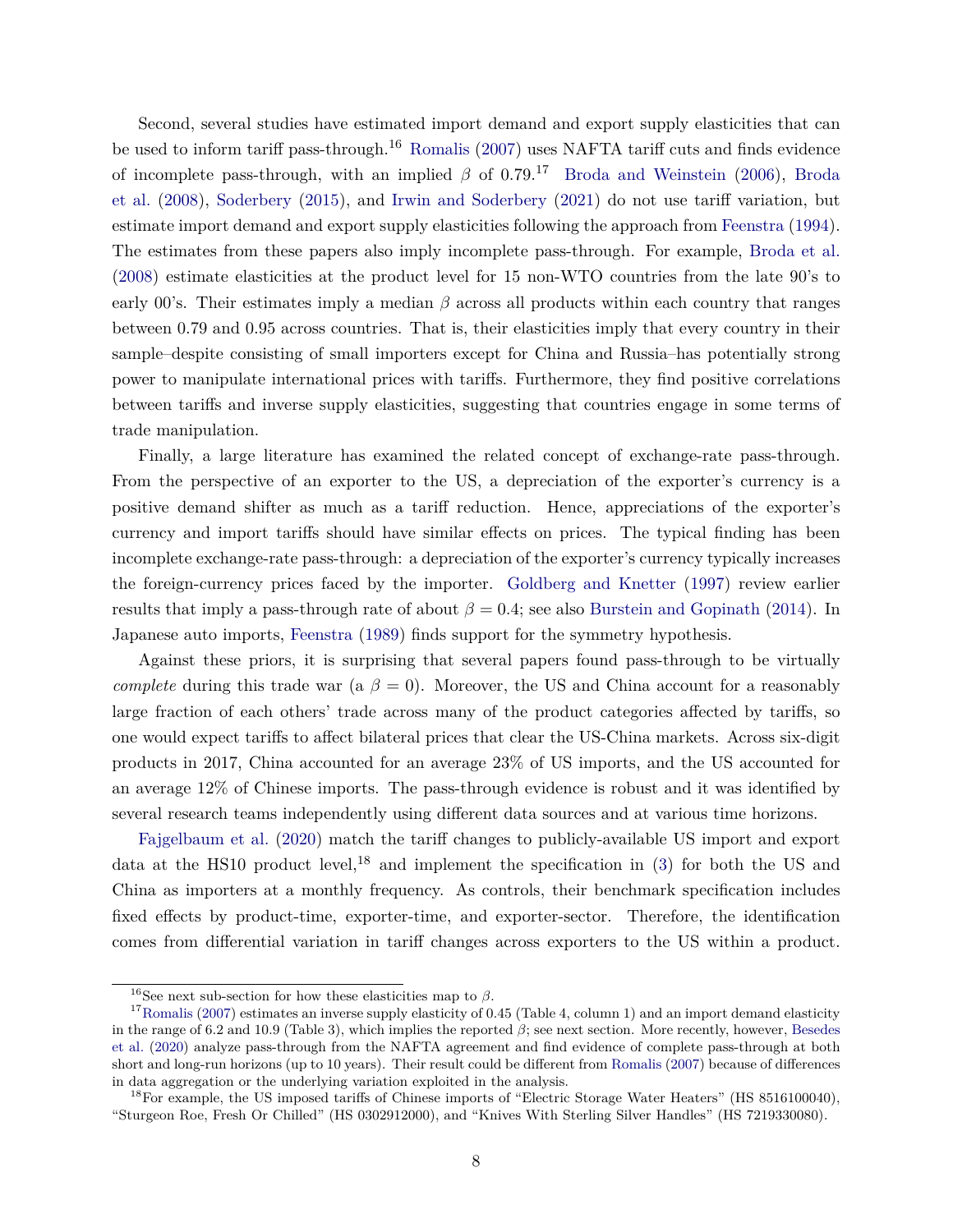That is, they ask if China lowered prices relative to other exporters within products in response to tariffs. [Fajgelbaum et al.](#page-25-1) [\(2020\)](#page-25-1) estimate a  $\beta = 0.00$  (se 0.08). Using the same data and a similar regression but 12-month differences instead of monthly changes, [Amiti et al.](#page-22-7) [\(2019\)](#page-22-7) estimate −0*.*012 (se 0*.*023). In follow-up analysis that include the September 2019 waves, [Amiti et al.](#page-22-8) [\(2020b\)](#page-22-8) and [Fajgelbaum et al.](#page-25-0) [\(2021a\)](#page-25-0) find that the pass-through remains complete over a one-year horizon.

Those studies used publicly available trade data. While the HS10 product definitions used in these analyses are narrow, they consist of aggregates of potentially many transactions across individual goods and sellers. [Cavallo et al.](#page-24-7) [\(2021\)](#page-24-7) estimate tariff pass-through using confidential micro data on the import prices that underlie the import price indices constructed by the BLS. They estimate [\(3\)](#page-7-1) at the monthly level with a lag structure and with the bilateral exchange rate as an additional independent variable, relying on both variation across exporters to the US and across products.<sup>19</sup> They find a cumulative one-year value of  $\beta = 0.018$  (se 0.030). In contrast to the near complete tariff pass-through, they estimate incomplete exchange-rate pass through of 25-35%, in line with previous work.<sup>20</sup>

The finding of complete pass-through implies that the importer cost  $(EV_m)$  from [\(1\)](#page-5-1) can be easily calculated as the increase in the cost of the pre-trade war import basket keeping import prices constant. This cost is the product of three terms: the import share of GDP (15%), the fraction of US imports targeted by tariff increases (17.6%), and the average import price increase among targeted varieties (which equals the average tariff increase of 22.1% due to complete pass-through). This calculation implies that imports buyers lost in aggregate 0.58% of GDP. This number means that importers have been 0.58% worse off in real terms relative to the pre-trade war scenario for the entire time that the tariffs have been in place.

So far we discussed the result for the US, as this has been the focus of most research. But [Chang et al.](#page-24-0) [\(2021\)](#page-24-0) and [Ma et al.](#page-27-10) [\(2021\)](#page-27-10) implement the specifications in [Fajgelbaum et al.](#page-25-1) [\(2020\)](#page-25-1) and [Amiti et al.](#page-22-7) [\(2019\)](#page-22-7), respectively, from the perspective of China, and both find complete passthrough. The complete pass-through in China reinforces the surprising nature of the results: in standard general equilibrium, if an importer faces an elastic export supply from an exporter, then that exporter would be typically be able to manipulate the terms-of-trade using trade policy. But during the trade war, neither country seemed able to manipulate the terms of trade in its favor.<sup>21</sup>

 $19$ Unlike the previous two studies, their analysis of exchange rate pass-through precludes country-level fixed effects. Their specification includes sector-level but not product-level fixed effects.

 $^{20}$ The previous studies rely on the universe of (manufacturing) imports to identify an average pass-through rate in the economy. [Fajgelbaum et al.](#page-25-1) [\(2020\)](#page-25-1) examine potential heterogeneity along a number of characteristics, such as whether a product is an intermediate input, but find no evidence of heterogeneity. [Amiti et al.](#page-22-8) [\(2020b\)](#page-22-8) show that pass-through is complete across broad sectors, except for steel where they estimate a pass-through of about 50%.

 $21$ The complete pass-through result may be also surprising due to the discriminatory nature of most tariffs during the trade war. The fact that the US tariffs were aimed only at China created incentives for "tariff hopping", either by re-routing trade flows through third countries or reallocating export platforms. In these instances, by no-arbitrage, the tariff-inclusive price from China relative to other origins should not have changed with the tariffs (a zero passthrough), the opposite of what the empirical research has found. [Flaaen et al.](#page-25-6) [\(2020\)](#page-25-6) argue that, for anti-dumping duties against washing machines from Korea before the trade war, producers responded by reallocating to untaxed sources, leading to zero or negative pass-through to tariff-inclusive prices. The complete pass-through finding suggests that these reallocations were not a frequent feature during the trade war, at least among products that continued to be imported from both China and other sources after the tariffs. It is possible, however, for this force to be relevant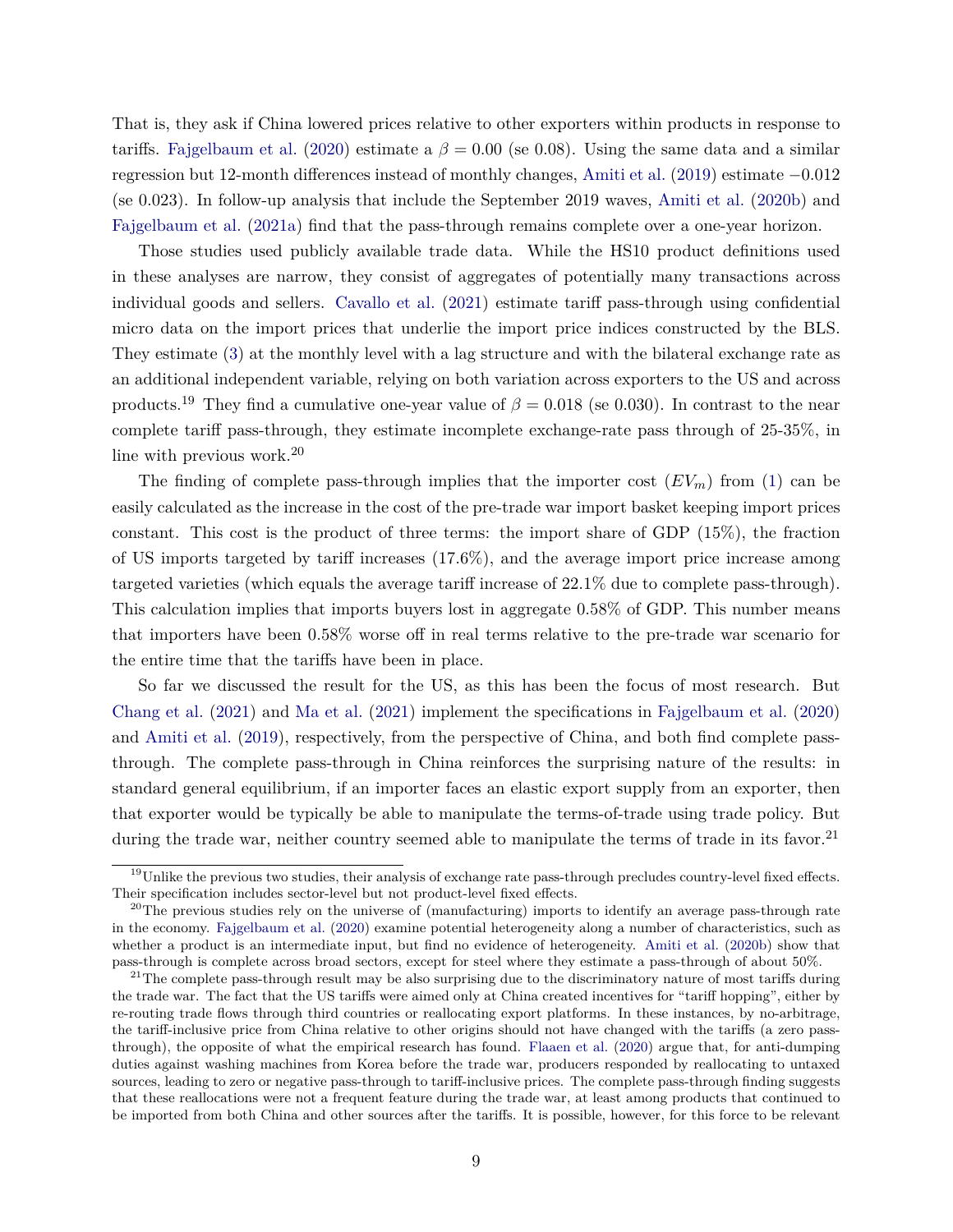As we have mentioned, these pass-through calculations come with an important caveat. The estimates compare price changes across exporters within a product, or across products. So impacts of tariffs that are common across exporter or products are not reflected. For example, the results do not rule out that US tariffs lowered the overall wage level in China relative to the US, and therefore lowered the price level of all Chinese goods exported to the US. Assessing these effects require a general-equilibrium model, which we discuss in Section [6.](#page-17-0)

### <span id="page-11-2"></span>**4.2 Conjectures for Complete Pass-Through**

We speculate on possible explanations for the complete pass-through result, although we stress that more research into the mechanism is required. For this, it is worth reminding that complete pass-through reflects inelastic demand or elastic supply–in either case, the incidence of the tax falls on the importer. More explicitly, regression [\(3\)](#page-7-1) can be thought of as the reduced-form of an import demand and foreign export supply system. Let

<span id="page-11-0"></span>
$$
\ln m = A - \sigma \ln \left( p^* \left( 1 + \tau \right) \right) \tag{4}
$$

be the US import demand of a variety (a commodity from an exporting country), where  $\sigma$  is the domestic import demand elasticity,  $p^*$  is the import price,  $\tau$  is an ad-valorem tariff, and *A* is a demand shifter accounting for expenditures and preference shocks; and let

<span id="page-11-1"></span>
$$
\ln p^* = Z + \omega \ln m \tag{5}
$$

be the inverse foreign supply from that exporter to the importing country, where  $\omega$  is the inverse foreign export supply elasticity and *Z* is a cost shifter accounting for wages and productivity. Combining these two equations gives [\(3\)](#page-7-1), with a  $\beta = 1/(1+(\omega \sigma)^{-1})$ . So  $\beta = 0$  occurs with infinitely inelastic domestic import demand  $(\sigma \to 0)$  or infinitely elastic foreign export supply  $(\omega \rightarrow 0).$ 

Therefore, in this simple framework, to understand complete pass-through one needs a story of inelastic demand or elastic supply.<sup>22</sup> Short of these alternatives, the explanation for the results could lie on the behavior of the demand and supply shifters, *A* and *Z* above, which may be also responding to the tariffs. We review the plausibility of these and other possible explanations next.

#### **Inelastic Demand?**

An explanation of complete pass-through based on inelastic demand can be plausibly ruled out by results in [Fajgelbaum et al.](#page-25-1) [\(2020\)](#page-25-1). They use the tariff variation as instruments to recover  $(\sigma, \omega)$  from [\(4\)](#page-11-0) and [\(5\)](#page-11-1), and find  $\sigma = 2.53$  (se 0.26).<sup>23</sup> Hence, their findings are consistent with an

among products that were fully reallocated away from China.

 $^{22}$ In this system the elasticities are constant, hence the same pass-through rate holds globally. Using local elasticities,  $1 - \beta$  is also the local pass-through rate from tariffs to tariff-inclusive prices of a more general system of supply and demand system [\(Weyl and Fabinger,](#page-28-2) [2013\)](#page-28-2).

<sup>&</sup>lt;sup>23</sup>The idea that both demand and supply elasticities can be estimated from just one tax was implemented by [Romalis](#page-27-8) [\(2007\)](#page-27-8) and formally developed by [Zoutman et al.](#page-28-3) [\(2018\)](#page-28-3).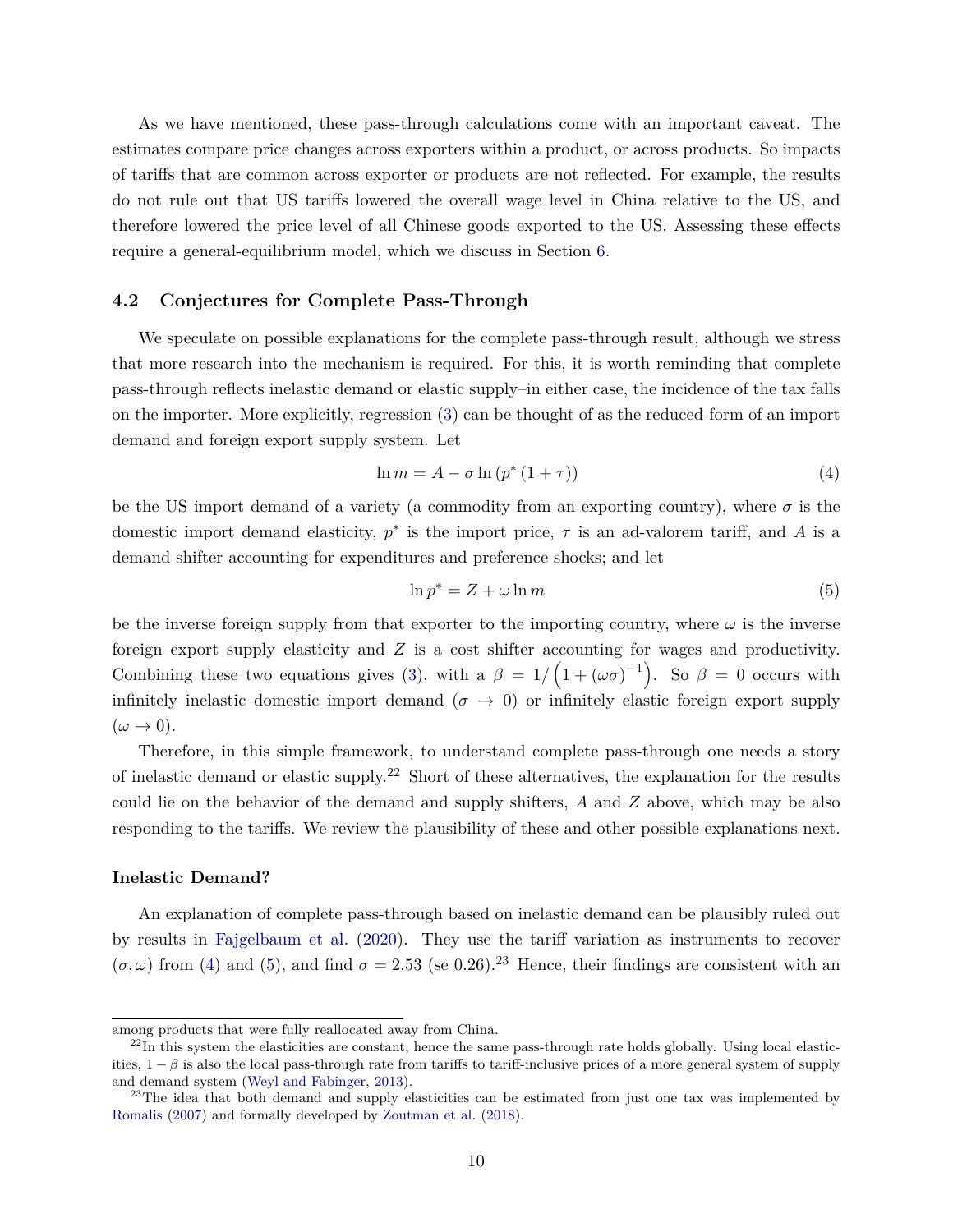infinitely elastic foreign export supply but with a finite and relatively low demand elasticity across origins.

### **Elastic Supply?**

Another possibility is that, at the variety level, supply happens to be very elastic: this would mean that China can easily reallocate exports from the US to other destinations when demand falls. Indeed, [Fajgelbaum et al.](#page-25-1) [\(2020\)](#page-25-1) estimate  $\omega = -0.002$  (se 0.05) for Chinese exporters. This hypothesis would imply that, at the product level, the value of exports to the world for the Chinese products taxed by the US should not have fallen much. [Fajgelbaum et al.](#page-25-11) [\(2021b\)](#page-25-11) estimate that, across products, US tariffs lead China to reduce exports to the US but also to increase exports to the rest of the world, and cannot reject that Chinese (product-level) exports to the world remained constant. Hence, US tariffs did not seem to impact product-level Chinese exports, suggesting seamless reallocation of Chinese exports away from US into other markets within products. [Jiao](#page-26-13) [et al.](#page-26-13) [\(2020\)](#page-26-13) uses firm-level data on the universe of firms from one Chinese prefecture, and their estimates suggest no declines in firm-level sales to the world despite a decline to the US, which is again consistent with relatively easy reallocation across destinations of a product, at least for Chinese producers.

#### **Demand Shifters?**

Demand-side explanations could mask a decline in import prices before tariffs if the demand shifter *A* increases in products with higher tariffs. This could happen due to dynamic decisions of importers of durable goods: if current tariffs are an indication of even bigger future restrictions, buyers who can carry inventory would increase current demand in anticipation of even further tariff increases. [Alessandria and Mix](#page-22-9) [\(2021\)](#page-22-9) provide evidence of anticipatory effects in previous tariff events, but this hypothesis has not been linked to pass-through. Another possibility related to demand shifters is that the tariffs triggered simultaneous improvements in average product quality that offset (quality-unadjusted) price declines. An extensive literature documents qualitybased selection, such that firms selling higher-quality and therefore more expensive products enter tougher destinations (see [Hummels and Skiba](#page-26-10) [\(2004\)](#page-26-10) and [Manova and Zhang](#page-27-11) [\(2012\)](#page-27-11), among others). [Ludema and Yu](#page-27-7) [\(2016\)](#page-27-7) note that quality-based selection matters for the how tariffs affect qualityunadjusted import prices: as tariffs increase, firms selling more expensive products survive, pushing import prices up. However, this explanation for complete pass-through seems unlikely for continuing products because [Cavallo et al.](#page-24-7) [\(2021\)](#page-24-7) and [Flaaen et al.](#page-25-6) [\(2020\)](#page-25-6) also document complete pass-through in more disaggregated price data. It is possible, however, for quality upgrading to operate on an extensive margin of product entry and exit, an hypothesis that has not yet been assessed.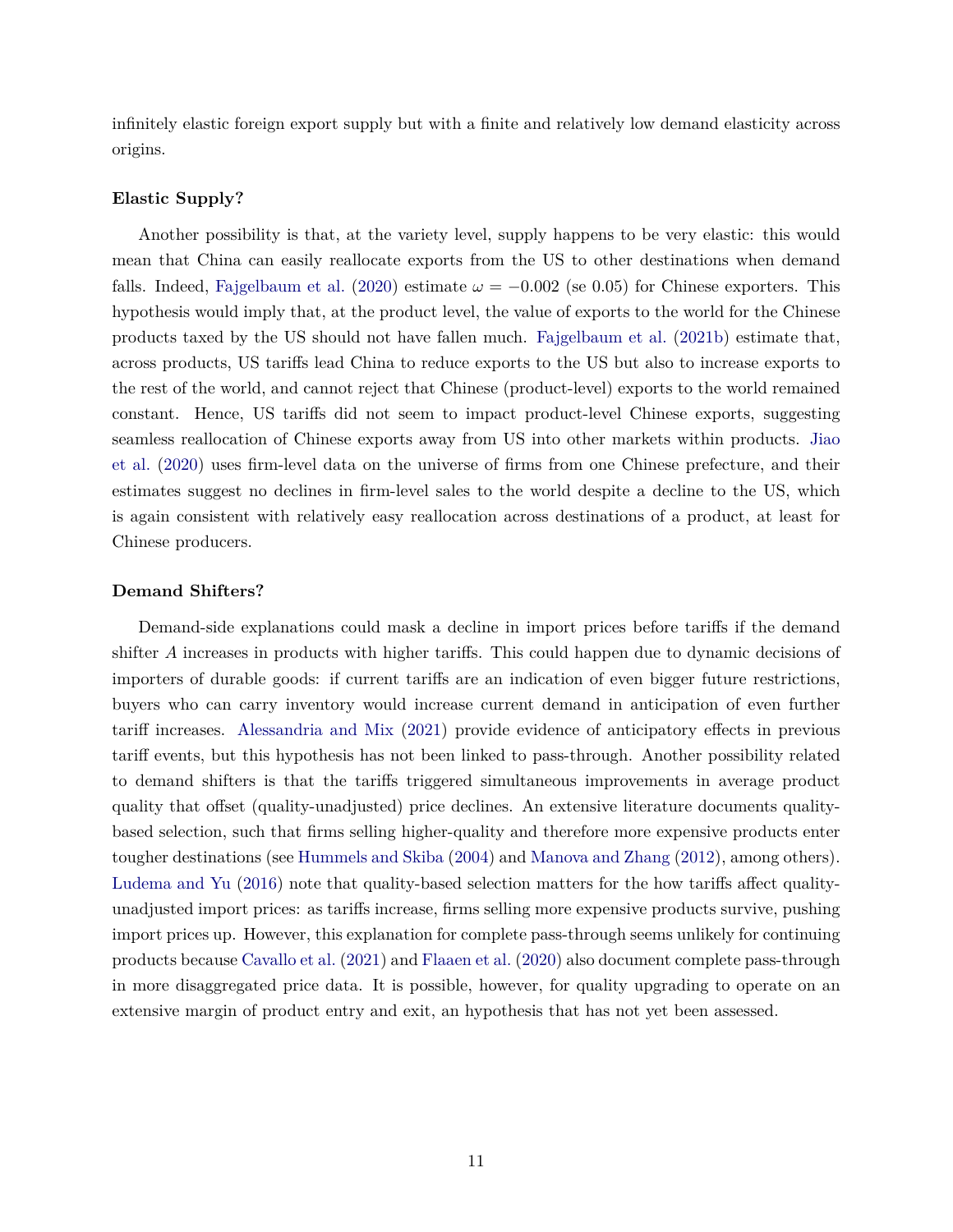#### **Supply Shifters?**

Various mechanisms related to the supply shifter *Z* could mask an upward sloping supply (and hence a finding of incomplete pass-through if this supply shifter was properly controlled for). First, firms' unit costs vary with imported intermediates,  $^{24}$  and particularly so for Chinese exporters (e.g., [Brandt et al.](#page-23-11) [\(2017\)](#page-23-11) and [Amiti et al.](#page-22-10) [\(2020a\)](#page-22-10)). If firms import and export the same products, and taking into account that there is overlap in the product categories taxed by the US and China (64 percent of six-digit HS codes are tariffed by both countries), then a specification like [\(3\)](#page-7-1) could yield very small or complete pass-through because the tariffs would raise the costs of Chinese exporters, pushing up exporter prices and potentially offsetting the reduction in prices due to lower demand. Relatedly, if supply chains involve two-way trade within narrow product categories, then US import tariffs may raise costs along the chain, also increasing the costs of Chinese exporters. Second, there is considerable evidence that trade liberalizations drive improvements in productivity.<sup>25</sup> So, it could be that decreased access to US markets reduced firm productivity, pushing costs up, but this seems unlikely at this time horizon. A third explanation concerns unobserved policies. It is possible that the Chinese and American governments provided subsidies to firms, such as farm subsidies in the US [\(Blanchard et al.,](#page-23-4) [2019\)](#page-23-4). If these subsidies were systematically chosen to offset foreign tariffs, *Z* and *τ* would be correlated in way to leave export prices constant.

#### **Contracts with Sticky Prices?**

The tariffs were imposed without much warning to firms, so the duties were levied on top of prices that had been already contracted. This could explain complete pass-through early on. However, complete pass-through persists for up to two years, hence it must have applied to new orders after tariffs were enacted. [Jiao et al.](#page-26-13) [\(2020\)](#page-26-13) surveyed 600 Chinese firms on how the tariffs affected their export prices, with 21% indicating inflexibility to adjust prices due to contractual agreements. Thus, price stickiness could explain some of the pass-through finding. Still, as documented by [Fa](#page-25-1)[jgelbaum et al.](#page-25-1) [\(2020\)](#page-25-1) and [Amiti et al.](#page-22-7) [\(2019\)](#page-22-7), imports did fall sharply with the tariffs, suggesting that pre-existing commitments were unlikely to be binding beyond the period in which the trade war started. This means that stories based on contract inflexibility must allow for sticky prices with lower quantities. A related idea from the exchange-rate literature is that pass-through would be complete if import prices are sticky and denominated in dollars [\(Gopinath et al.,](#page-25-12) [2010\)](#page-25-12). This idea has the extra appeal of reconciling the complete pass-through to tariffs in the trade war with incomplete exchange rate pass-through. As discussed earlier, such stickiness would need to operate at horizons beyond a year to explain the data.

<sup>&</sup>lt;sup>24</sup>See [Amiti and Konings](#page-22-11) [\(2007\)](#page-22-11), [Topalova and Khandelwal](#page-28-4) [\(2011\)](#page-28-4), and [Gopinath](#page-25-13) [\(2016\)](#page-25-13), among others.

 $^{25}$ See [Bernard and Jensen](#page-23-12) [\(1999\)](#page-23-12), [Pavcnik](#page-27-12) [\(2002\)](#page-27-12), and [Bustos](#page-24-11) [\(2011\)](#page-24-11), among others.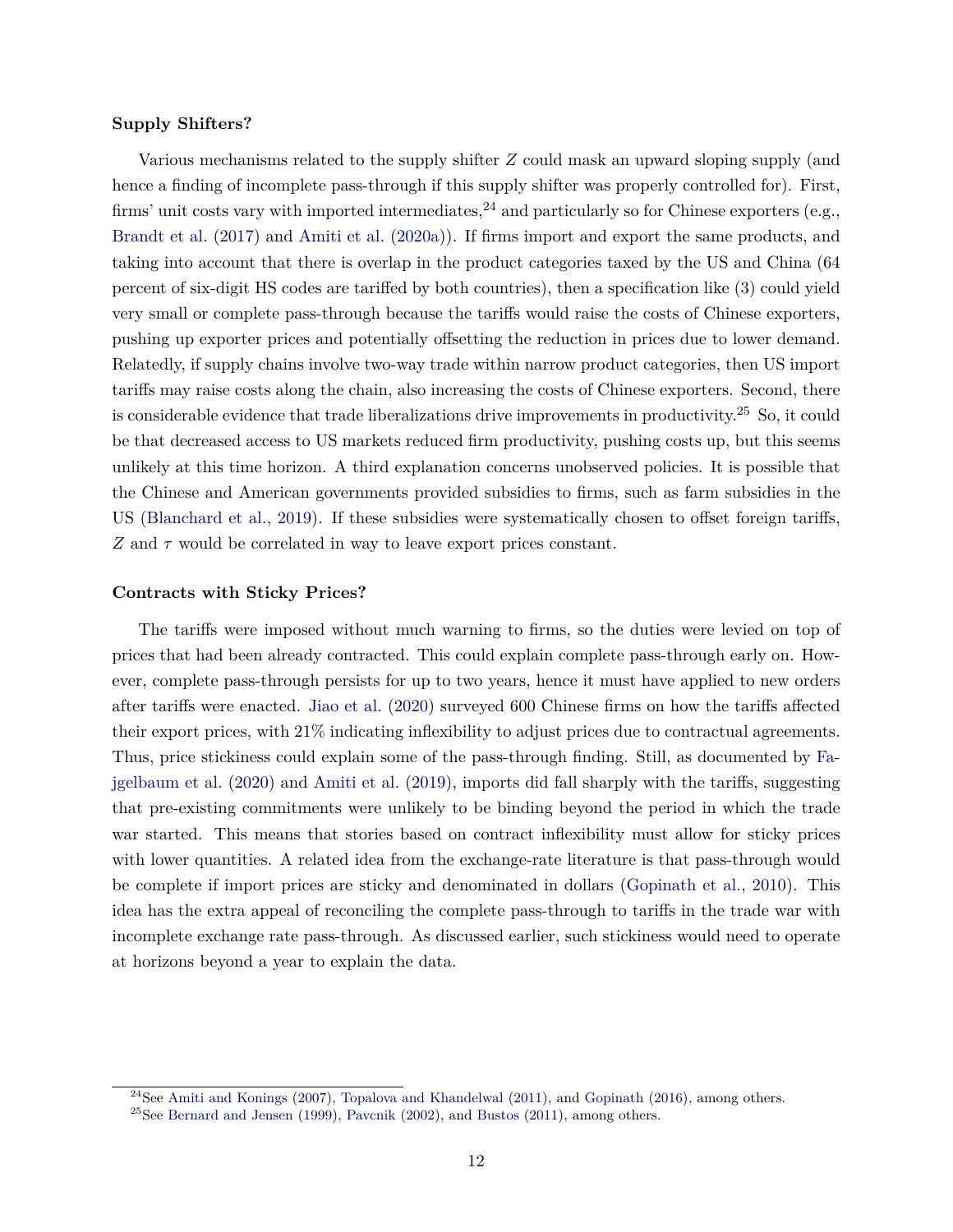#### **Market Structure?**

The prediction that import prices fall with tariffs is borne out of standard neoclassical assumptions of perfect competition and increasing marginal costs. However, tariffs may increase import prices if there is foreign market power, and this force may offset the declining prices due to increasing marginal costs. This could be the case under specific conditions on the curvature of the import demand faced by a foreign monopolist [\(Brander,](#page-23-13) [1995\)](#page-23-13), or in models with import bargaining where the terms-of-trade impacts of trade policy depends on bargaining power.<sup>26</sup>

#### **Level of Aggregation?**

The result that  $\beta = 0$  in the estimation of [\(3\)](#page-7-1) with exporter-time fixed effects is consistent with standard general-equilibrium quantitative trade models such as the Armington model in [Anderson](#page-22-12) [and Van Wincoop](#page-22-12) [\(2003\)](#page-22-12): in this model, the terms of trade move with relative wages, responding to tariffs in order to preserve market clearing. Supply is infinitely elastic to each destination, conditional on the wage.<sup>27</sup> So the result of complete pass-through is not surprising in the context of that model. Still, standard trade models would predict incomplete pass-through at some level of aggregation for a sufficiently large importer, or for a small importer trading differentiated products. So, even if pass-through is complete when comparing imported varieties of a product, it may not be when comparing, for example, imports of differentially exposed products. However, some of the previous papers continue to find evidence of complete pass-through across products: [Fajgelbaum](#page-25-1) [et al.](#page-25-1) [\(2020\)](#page-25-1) estimate a version of [\(3\)](#page-7-1) at the product-level (i.e., examining the change in a productlevel price index instead of  $\Delta \ln p_{gct}^*$ , obtaining a product-level  $\beta = -.09$  (se 0.20), and [Cavallo](#page-24-7) [et al.](#page-24-7) [\(2021\)](#page-24-7) rely on product-level variation for their analysis in which the find  $\beta$  close to zero.<sup>28</sup>

Nevertheless, market clearing conditions *necessarily* lead to incomplete pass-through at *some* level of aggregation, such as at the sector and country level. Indeed, [Cavallo et al.](#page-24-7) [\(2021\)](#page-24-7) find that, without any controls or fixed-effects to absorb country-level trends, their regression yields some incomplete pass-through,  $\beta = 0.079$  (0.026). While this result is suggestive that pass-through is present at some higher levels of aggregation, the pass-through at these higher levels is still difficult to estimate due to possible correlation with country-level trends. As discussed below, simulations of quantitative models can reveal the magnitude of these effects.

<sup>&</sup>lt;sup>26</sup>See [McLaren](#page-27-13) [\(1997\)](#page-27-13), [Antràs and Staiger](#page-22-13) [\(2012\)](#page-22-13) and [Grossman and Helpman](#page-25-14) [\(2020\)](#page-25-14) for theories of trade with import bargaining.

<sup>&</sup>lt;sup>27</sup>In that model, the US import price  $p_{ig}^*$  of product *g* from an exporter *i* (such as China) is  $p_{ig}^* = \frac{d_{ig}}{z_{io}}$  $\frac{a_{ig}}{z_{ig}}w_i$ , where  $w_i$  is the wage,  $d_i$  is the trade cost and  $z_{ig}$  is productivity of *g* in *i*. So that, across two varieties (i.e. countries of origin)  $i$  and  $i'$  within a product, relative prices across countries only change endogenously with relative wages,  $w_i/w_{i'}$ . Given the fixed effects in our regressions (by exporting country-time), in the context of this model we should indeed not expect a change in the relative import price  $p_{ij}^*/p_{i'g}^*$  with the relative tariffs to these countries.

 $^{28}$ At the product level, these results may still be consistent with a version of [Anderson and Van Wincoop](#page-22-12) [\(2003\)](#page-22-12) with multiple products. Extended with a product-level inverse labor supply elasticity  $\omega$ , then, to a first-order approximation, this model would imply a product-level pass-through of US tariffs to US import prices of product *g* from exporting country *i* equal to  $\frac{\omega \sigma}{1+\omega \sigma} \lambda_{ig}$ , where  $\sigma$  here represents the elasticity of substitution across varieties of a product and *λig* is the share of the US in country *i*'s sales to the world. Among products taxed by the US, the average US share in Chinese exports to the world is 13%.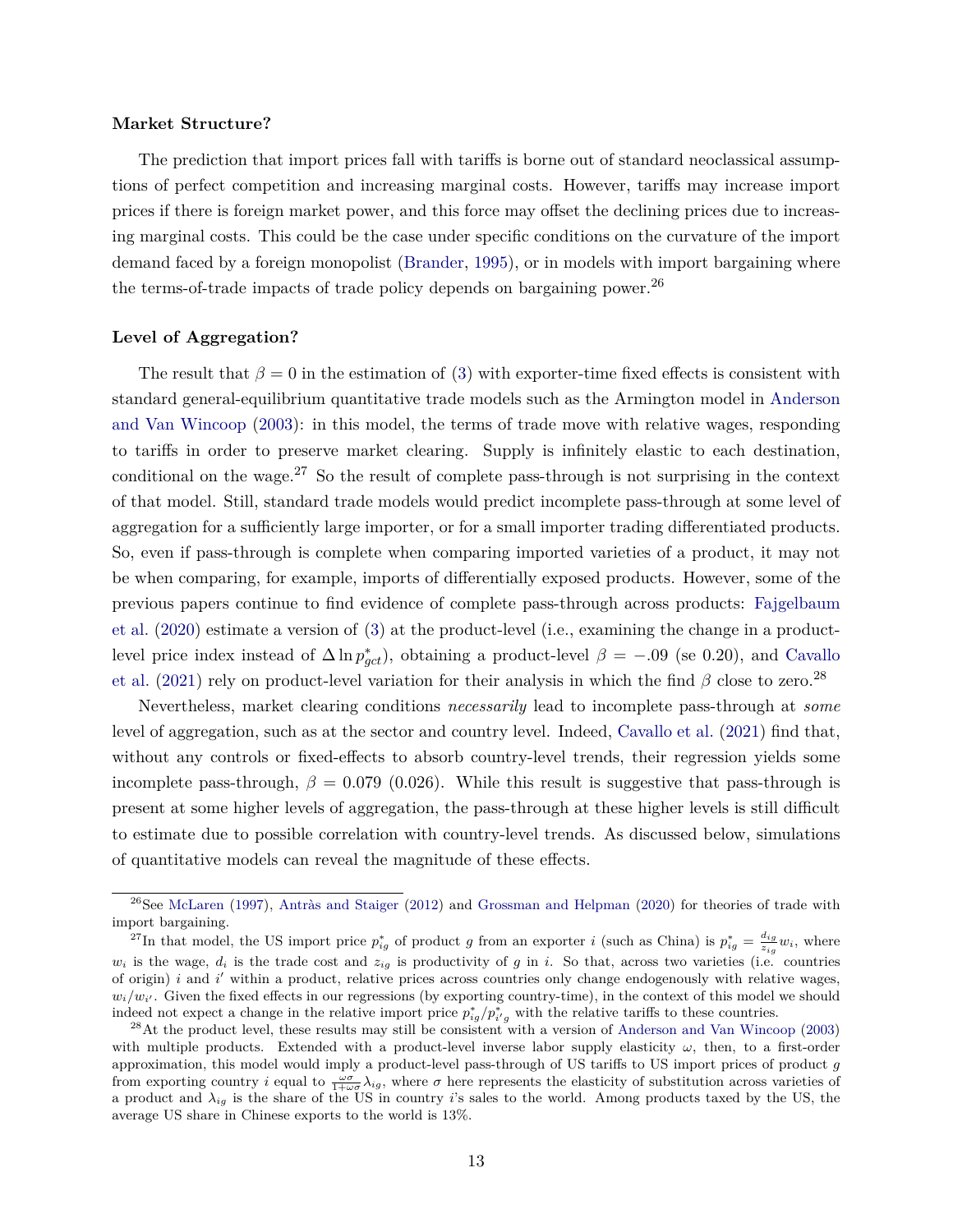### **4.3 Consumer Prices**

The pass-through estimations discussed above look at prices *at the port*. These are the prices faced by the country as a whole, and that therefore matter for aggregate welfare. As we discuss below, the complete pass-through result discussed above illustrated one important dimension of redistribution: there were considerable losses for imports buyers, matched almost completely by gains to producers. Of course, many buyers of imports are firms rather than final consumers.

The most direct way to assess consumer effects through higher prices is by looking at consumer prices. [Flaaen et al.](#page-25-6) [\(2020\)](#page-25-6) analyzes the retail price of one product of the trade war–washing machines–which was among the earlier products to be tariffed. As the washing-machines tax was non-discriminatory, the authors compare prices of washing machines versus other appliances. Using oven ranges as a control product, they find no evidence of incomplete tariff pass-through; if anything, their result implies more than complete pass-through with consumer washing machine prices increasing 125 percent.

However, [Cavallo et al.](#page-24-7) [\(2021\)](#page-24-7) suggest that complete pass-through to retail prices may not hold broadly. They use online prices from two large US retailers and are able to identify goods that are subject to the tariffs. In contrast to the complete pass-through at the port, they find that final consumer prices are barely affected. So, for retail goods such as a household goods and electronics, the cost of the tariffs fell on the retailers, not final consumers. However, they also document that retailers increased purchases ahead of tariff announcements, and were therefore not necessarily exposed to the tariffs. This would translate the incidence of the tariff on importers of non-retail goods (which included a large fraction of all tariffed goods), or on agents that were unable to anticipate the tariffs or stock up. It is also possible that, as the tariffs remain in place and the stocks that retailers accumulated before tariffs dwindle, the prices are eventually passed on to final consumers. In either case, an important path for future work is to assess the incidence of the tariffs across final consumers, retailers, wholesalers, and other agents within the supply chain.

## <span id="page-15-0"></span>**5 Producers**

### **5.1 Export Prices**

The welfare formula in [\(2\)](#page-5-0) says that the producer impact hinges on how export prices respond to tariffs. As discussed above, tariffs could affect export prices through three channels: foreign tariffs could dampen foreign demand, while domestic tariffs could increase imported input costs or reallocate expenditures to domestic goods.

Consider first the retaliatory tariff channel. US export or producer prices may fall in response to Chinese retaliation, leading to lower welfare through  $EV_x$  in [\(1\)](#page-5-1) by lowering  $\mathbf{p}_x^*$ . [Fajgelbaum](#page-25-1) [et al.](#page-25-1) [\(2020\)](#page-25-1) and [Amiti et al.](#page-22-8) [\(2020b\)](#page-22-8) show that US variety-level export prices to China relative to other destinations did not fall in response to retaliatory tariffs, suggesting that US producers may adjust flexibly across destinations. Similarly to our previous caveat that import price responses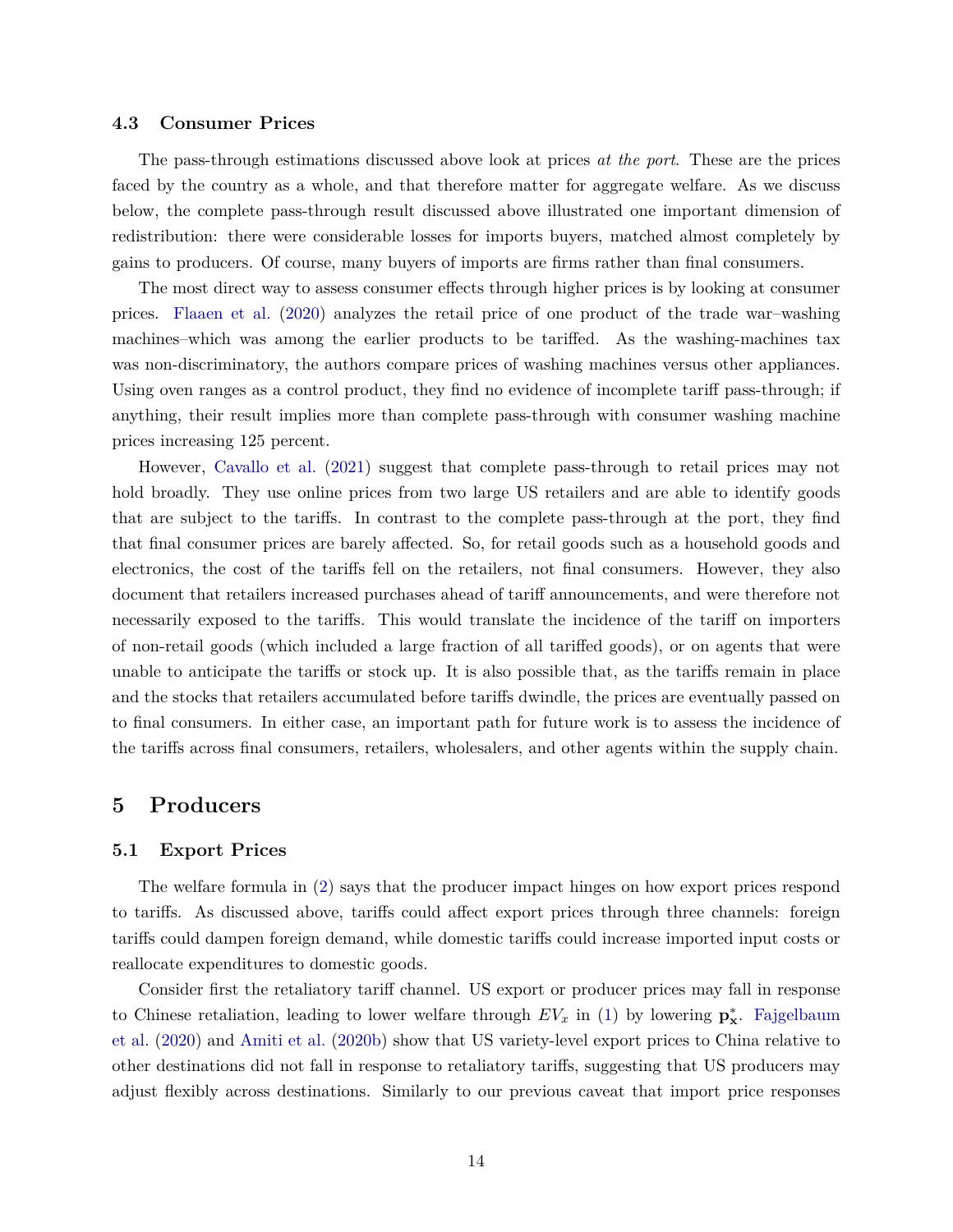estimated across origins within a product do not capture product-level import price changes, these regressions do not capture that US producer prices could fall in products or sectors facing higher Chinese tariffs, regardless of where these products are shipped. Indeed, using BLS micro-data on exported goods, [Cavallo et al.](#page-24-7) [\(2021\)](#page-24-7) find relative price reductions in US products targeted by China. At more aggregate levels, [Fajgelbaum et al.](#page-25-1) [\(2020\)](#page-25-1) present evidence that US sector-level export price indices fell with retaliatory tariffs in the same sector. Neither them nor [Flaaen and](#page-25-15) [Pierce](#page-25-15) [\(2019\)](#page-25-15) find evidence of sector-level producer prices falling with retaliation, but capturing sectoral price impacts from retaliations may be difficult since exports are typically a small share of sectors' total sales.

Turning to the second channel, US export prices could also increase through more costly access to imported inputs. In the aggregate welfare calculation of [\(1\)](#page-5-1), these export price increases would offset part of the greater buyer cost from  $EV_m$ , but on net the cost increases would be welfarereducing. [Benguria and Saffie](#page-23-14) [\(2019\)](#page-23-14), [Flaaen and Pierce](#page-25-15) [\(2019\)](#page-25-15), and [Handley et al.](#page-26-14) [\(2020\)](#page-26-14) estimate this impact of US tariffs, and generally find that indeed export prices raise with US tariffs through rising cost for imported inputs. For example, [Flaaen and Pierce](#page-25-15) [\(2019\)](#page-25-15) find that an interquartile shift in exposure to rising input costs is associated with 4.5 percent relative increase in factory-gate prices.

Finally, export prices may also increase with import tariffs, leading to higher welfare through *EV<sup>x</sup>* in [\(1\)](#page-5-1). As domestic demand is reallocated away from imports into domestically produced goods, export supply is restricted and domestic goods become more scarce internationally, and therefore more expensive. [Fajgelbaum et al.](#page-25-1) [\(2020\)](#page-25-1) and [Amiti et al.](#page-22-8) [\(2020b\)](#page-22-8) find evidence suggesting that the US PPI increases with the import tariff.

### **5.2 Reallocations**

The trade and employment reallocations from the trade war are related to changes in relative incomes and expenditures and thus also give a sense of winners and losers. The estimated trade reallocations between US and China have the expected signs: within products, US and Chinese imports and exports are reallocated away from each other into other origins and destinations, respectively. For example, [Amiti et al.](#page-22-7) [\(2019\)](#page-22-7) and [Fajgelbaum et al.](#page-25-1) [\(2020\)](#page-25-1) use specifications similar to [\(3\)](#page-7-1) but with import quantity as dependent variable, finding that imports decline with tariffs at an elasticity of  $\beta = 1.31$  (0.09) and  $\beta = 1.47$  (0.24), respectively. Their event studies suggest that this response is persistent. On the export side, several studies also document sharp decreases in US exports to China relative to other destination in response to the lower Chinese demand from retaliatory tariffs (see [Fajgelbaum et al.](#page-25-1) [\(2020\)](#page-25-1), [Amiti et al.](#page-22-8) [\(2020b\)](#page-22-8), and [Benguria](#page-23-14) [and Saffie](#page-23-14) [\(2019\)](#page-23-14)).

[Fajgelbaum et al.](#page-25-11) [\(2021b\)](#page-25-11) shift the focus away from US and China to study how other countries not directly exposed to trade-war tariffs reallocated trade. Their main specification considers, for each country, the change in product-level exports to the US, China, and the rest of the world as a function of the US and China tariffs on each other. They find that many countries raised exports to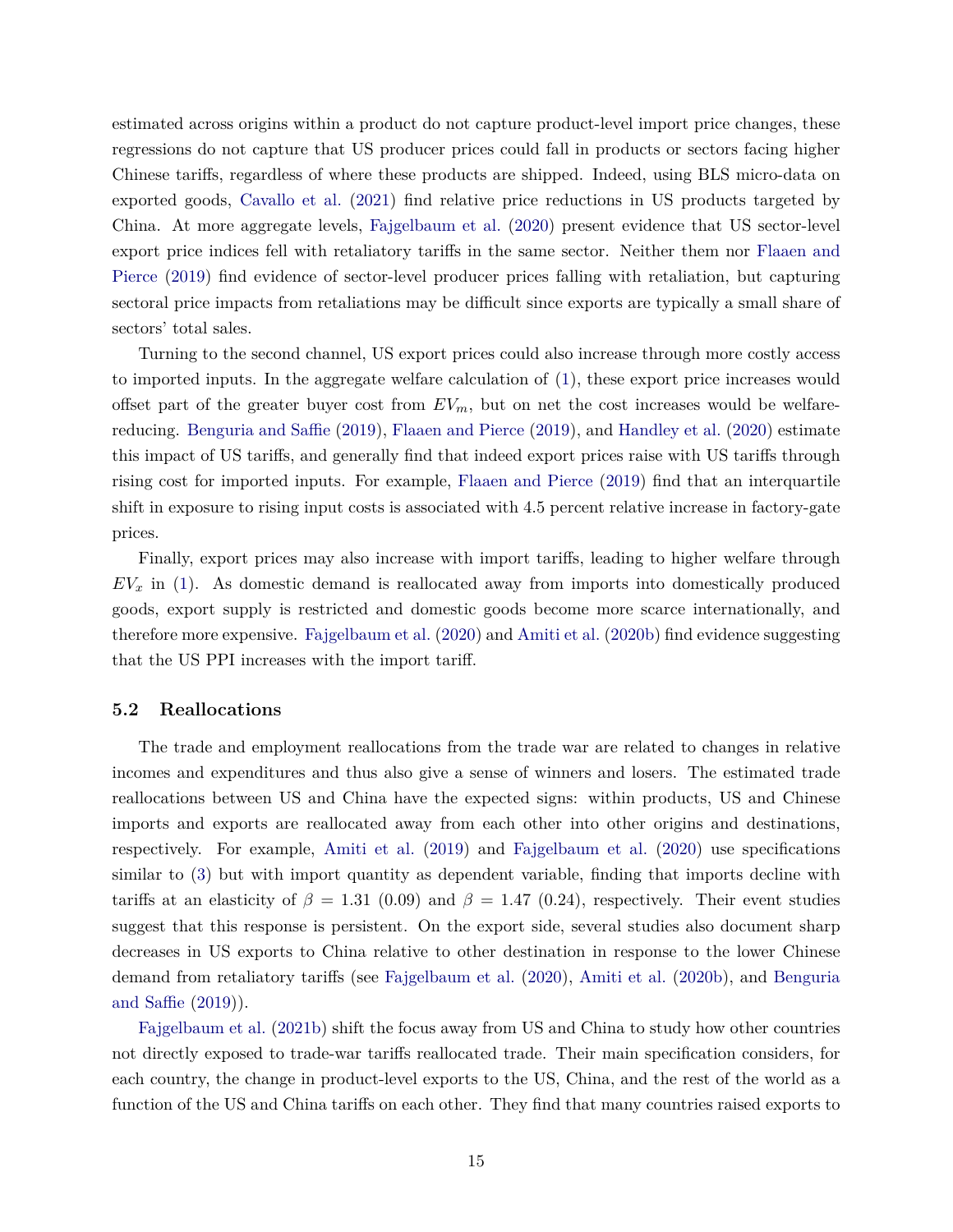the rest of the world due to the trade war, rather than just reallocating into the US and China. This finding suggests downward sloping supply curves due to scale economies or other forces. Using prewar export shares to weight the predicted export changes across products, they also find that the growth in total exports induced by the trade war was highly heterogeneous across countries, but this heterogeneity was due to country-specific elasticities, rather than by product-level specialization patterns.

The previous papers study trade reallocations across origins or products. [Flaaen and Pierce](#page-25-15) [\(2019\)](#page-25-15) instead examine employment reallocation. They match the tariffs to monthly industry-level employment from the Current Employment Statistics program of the Bureau of Labor Statistics. Their interest is in understanding both the impacts of tariffs on employment across industries and the role of the three channels we have already mentioned: import protection; rising input cost; and foreign retaliation. Their results indicate that the first channel modestly raises employment, but these gains are more than offset by the negative consequences of the other two channels. Overall, moving an industry from the 25th percentile to the 75th percentile of exposure along these three measures of tariff exposure reduces manufacturing employment by 2.3 percent. Thus, this study suggests that trade policy in a world with supply chains and the prospects of retaliation can undo positive direct impacts of tariffs on employment.<sup>29</sup>

[Waugh](#page-28-5) [\(2019\)](#page-28-5) examines the impact of the Chinese retaliatory tariffs on county-level employment data from the BLS Quarterly Census of Employment and Wages. His estimates suggest that total employment responds negatively to the retaliatory tariffs: a county at the upper quartile of the tariff distribution experienced 0.75 percentage point decline in employment growth relative to the lower quartile. These magnitudes are about twice as large for private-sector employment in the goods sector, which was directly affected by the trade war tariffs.

## <span id="page-17-0"></span>**6 Aggregate and Distributional Effects**

## **6.1 Adding up Consumer and Producer Impacts**

Combining the impacts on prices and trade reallocations, we can compute the aggregate effects in [\(2\)](#page-5-0). As we have discussed, a possible reading of the results on import tariff pass-through and export price effects is that neither import nor export prices moved much. Starting from a situation close to free trade, and assuming small changes in imports for products that did not face import tariffs, the absence of price changes readily implies that a first-order approximation to *EV* in [\(2\)](#page-5-0) was approximately to zero. Under the same neoclassical assumptions, a closed-form expression for the second-order approximation is:  $EV = 1/2 (\Delta m)' \Delta \tau$ . The tariff change  $\Delta \tau$  is observed, whereas  $\Delta m$ is estimated by [Amiti et al.](#page-22-7) [\(2019\)](#page-22-7) and [Fajgelbaum et al.](#page-25-1) [\(2020\)](#page-25-1), as we have discussed. Applying this formula and excluding 2019 tariffs, [Amiti et al.](#page-22-7) [\(2019\)](#page-22-7) finds a loss equivalent to 0*.*044% of GDP and [Fajgelbaum et al.](#page-25-1) [\(2020\)](#page-25-1) estimate a loss of 0*.*059%. Further including 2019 tariffs, [Fajgelbaum](#page-25-0)

<sup>&</sup>lt;sup>29</sup>See [Caliendo et al.](#page-24-12) [\(2015\)](#page-24-12), [Blanchard et al.](#page-23-15) [\(2016\)](#page-23-15), [Grossman and Helpman](#page-25-0) [\(2020\)](#page-25-14), and [Antràs et al.](#page-22-14) [\(2021\)](#page-22-14) for [recent analyses of tariffs with supply chains.](#page-25-0)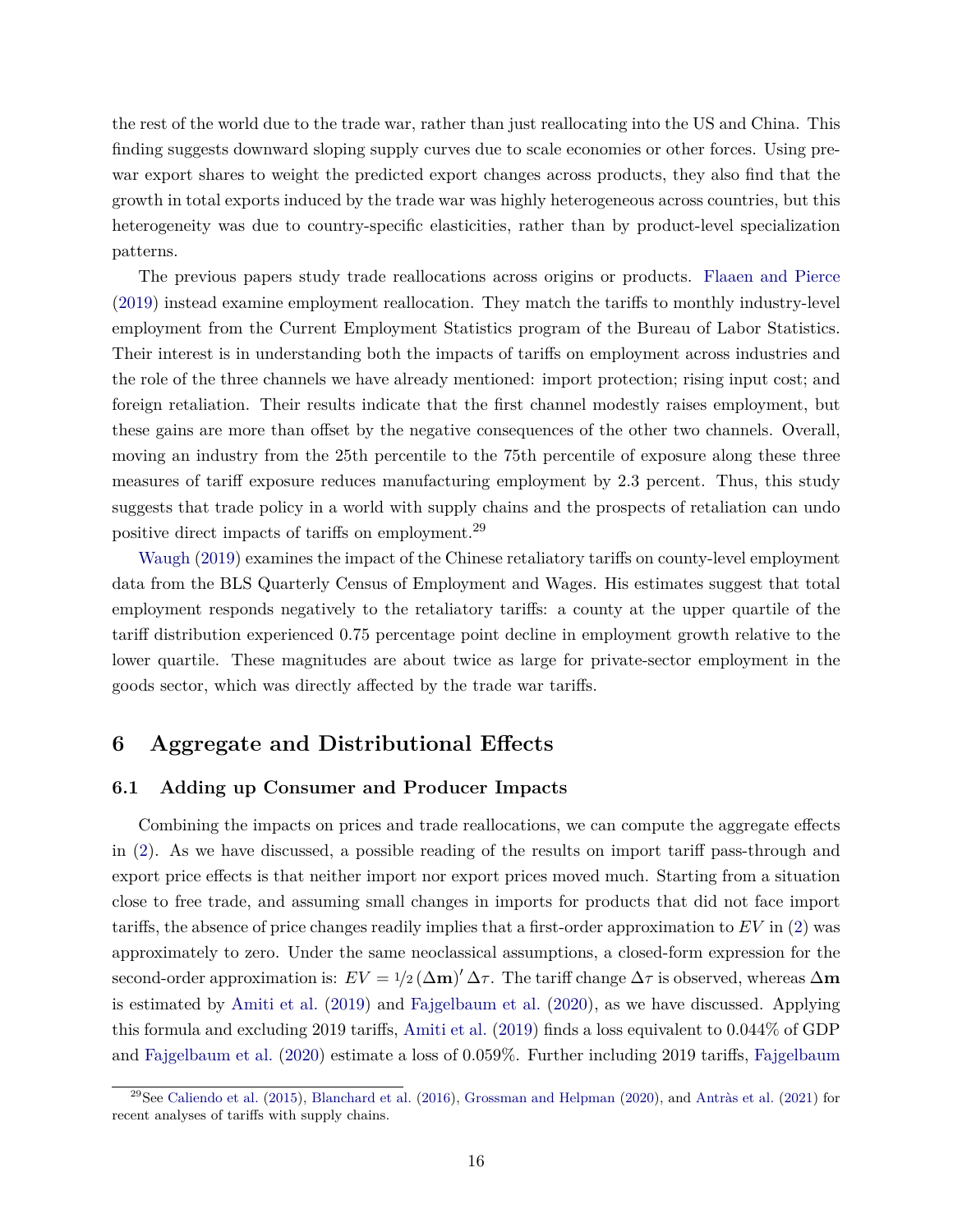[et al.](#page-25-0) [\(2021a\)](#page-25-0) find a loss of 0*.*17%.

These approximations are computed assuming complete tariff pass-through. However, as discussed in the last conjecture of Section [4.2,](#page-11-2) the empirical analyses at the *variety* level do not rule out terms-of-trade effects through changes in prices at the *sector* or *country* level. Also, these backof-envelope calculations do not consider the possible impacts of retaliatory tariffs at these higher levels of aggregation. These numbers are difficult to estimate empirically, but existing research has simulated these effects in general equilibrium models.

[Fajgelbaum et al.](#page-25-1) [\(2020\)](#page-25-1) combine the demand-side parameters estimated from a nested CES import demand system in the style of [Broda et al.](#page-24-5) [\(2008\)](#page-24-5), which accounts for substitution across products and across origins within products, with a supply side of the US economy that incorporates the three channels through which export prices respond to tariffs discussed in [\(5\)](#page-15-0). For the supply side, they assume a static general equilibrium model where fixed factors give rise to upward sloping supply at the sector level, perfect competition, flexible prices, and an input-output structure with unitary elasticities, calibrated to match US input-output tables. Their simulations imply that US export prices **p** ∗ **<sup>x</sup>** overall rose 0*.*7% due to tariffs in 2018. When multiplied by a 7*.*4% non-service export share of GDP, this yields an increase in  $EV_x$  in [\(1\)](#page-5-1) of 0.05% of GDP. Further including the 2019 tariffs, this component increases to 0.13%.

Including all the tariffs, further adding up a simulated tariff revenue gain of 0.34% of GDP<sup>30</sup> and the previous result that the consumer cost  $EV_m$  was 0.58%, the aggregate welfare loss in [\(1\)](#page-5-1) is 0*.*10% of GDP [\(Fajgelbaum et al.](#page-25-1) [\(2020\)](#page-25-1) estimate losses of 0*.*04% of GDP from only the 2018 tariffs). [Chang et al.](#page-24-0) [\(2021\)](#page-24-0) replicate their methodology on 2018-19 tariffs and find an aggregate welfare loss in China of 0.29%.

The simulations in [Fajgelbaum et al.](#page-25-1) [\(2020\)](#page-25-1) keep wages and aggregate demands in foreign countries constant. Several analyses, including [Balistreri et al.](#page-23-16) [\(2018\)](#page-23-16), [Caliendo and Parro](#page-24-13) [\(2021\)](#page-24-13), [Charbonneau and Landry](#page-24-14) [\(2018\)](#page-24-14), and [Ju et al.](#page-26-15) [\(2020\)](#page-26-15), simulate general equilibrium impacts using multi-country environments in the style of [Eaton and Kortum](#page-25-16) [\(2002\)](#page-25-16) that further account for the equilibrium of the world economy.<sup>31</sup> Despite the many methodological differences with [Fajgelbaum](#page-25-1) [et al.](#page-25-1) [\(2020\)](#page-25-1), the aggregate effects are similar and consistently found to be small relative to GDP and negative for both the US and China. For example, [Caliendo and Parro](#page-24-13) [\(2021\)](#page-24-13) obtain that the trade war tariffs lower US and Chinese welfare by 0*.*01% and 0*.*09%*,*respectively.<sup>32</sup> This magnitude

 $30$ The observed tariff revenue is not used because it includes changes in imports that took place for reasons unrelated to the trade war. The simulated tariff revenue is computed using the trade war tariffs and the model-implied changes in imports.

 $31$ The aggregate properties of [Eaton and Kortum](#page-25-16) [\(2002\)](#page-25-16) are similar to those in Armington models such as [Anderson](#page-22-12) [and Van Wincoop](#page-22-12) [\(2003\)](#page-22-12); see [Arkolakis et al.](#page-22-15) [\(2012\)](#page-22-15). However, they have different micro-foundations, with different implications for pass-through regressions. Models like [Eaton and Kortum](#page-25-16) [\(2002\)](#page-25-16) assume a continuum of goods traded within each observable product category; due to the aggregation properties of that model, if one assumes a continuum of goods within each HS-10 product in the trade data, then the *duty-inclusive* US price distribution of each variety will be independent from the source country, implying  $\beta = 1$  in regression [\(3\)](#page-7-1); i.e., zero rather than complete pass-through.

 $32$ The differences include the solution method (first-order in [Fajgelbaum et al.](#page-25-1) [\(2020\)](#page-25-1) versus exact solution in [Caliendo and Parro](#page-24-13) [\(2021\)](#page-24-13)), the level of aggregation for tariffs (product versus sector-level), the demand structure, and the general equilibrium analysis (fixed wages everywhere but in the US vs full wage adjustment across the world). The somewhat smaller welfare loss for the US in [Caliendo and Parro](#page-24-13) [\(2021\)](#page-24-13) could be due to the positive terms-of-trade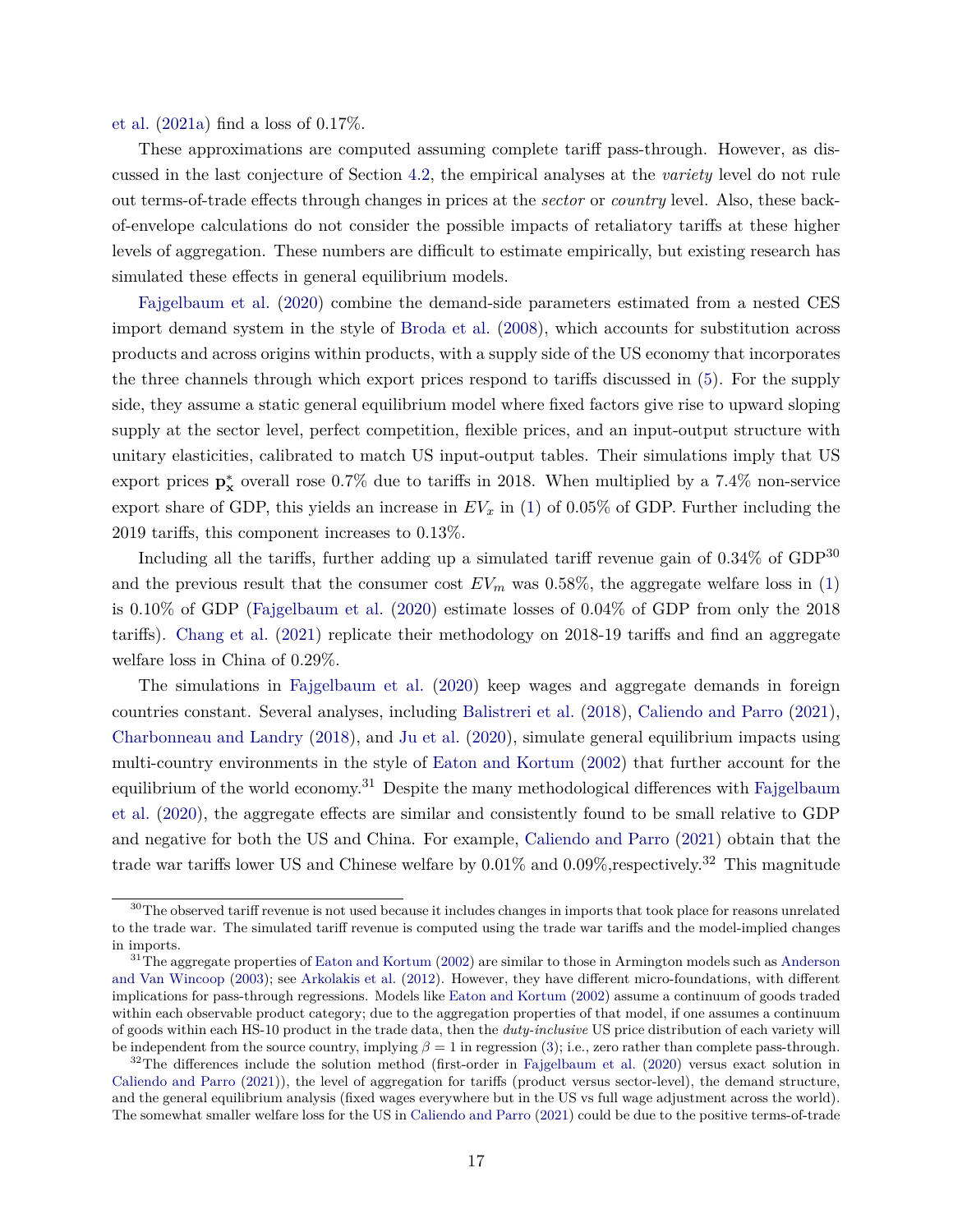and similarity is not surprising, given the observed trade to GDP ratios. As benchmark, [Costinot](#page-24-15) [and Rodríguez-Clare](#page-24-15) [\(2014\)](#page-24-15) show that, in a standard parametrization of these frameworks, a 100% uniform tariff imposed by the US reduces welfare by approximately 0*.*3%, whereas [Baqaee and](#page-23-5) [Farhi](#page-23-5) [\(2021\)](#page-23-5) compute that a 10% universal tariff shock would increase US and Chinese welfare by  $0.09\%$  and  $0.16\%$ , respectively.<sup>33</sup>

These welfare effects appear small relative to GDP, but this does not mean that the distortions due to tariffs are small. [Finkelstein and Hendren](#page-25-17) [\(2020\)](#page-25-17) calculate that the US-China tariffs have a marginal value of public funds (MVPF), defined as the ratio of real income costs of a policy to its revenue benefit, of (minus) 1.2-1.5. This implies that the tariffs are particularly costly relative to many other public policies.<sup>34</sup>

### **6.2 Stock Market and Uncertainty**

As the trade war unfolded, the announcements of impending tariffs through social media and official government proclamations grabbed the headlines. These announcements coincided with sharp and typically negative movements in equity markets. Some analyses have relied on these movements to identify the impact of the trade war tariffs on the valuation of exposed firms, and then add up these responses through different approaches to compute the aggregate impacts of the war.<sup>35</sup>

[Huang et al.](#page-26-16) [\(2020\)](#page-26-16) run a three-day event study centered around March 22, 2018, when the Trump administration announced the pending imposition of 25% tariffs on the first wave of Chinese imports. Using a sample of US listed non-financial firms with sales in China or trade with that country, they find that the tariff announcements resulted in 4.3% market decline losses. They argue that about a quarter of the market losses is driven by firms' direct import and export exposure to China, while the rest is driven by changes in macro variables or indirect exposure via supply chains. [Amiti et al.](#page-22-16) [\(2021\)](#page-22-16) use 11 tariff announcements and implementations between 2018 and 2019. The market dropped a cumulative 12.9% over a three-day window around those events, and their approach attributes the vast majority of this decline to the trade war.

These numbers stand in contrast with the results based on price changes and terms of trade in static trade models, e.g. they are an order of magnitude or two larger than the approximately 0.01%

effects for the US that they incorporate. [Baqaee and Farhi](#page-23-5) [\(2021\)](#page-23-5) show the accuracy of first-order approximations in solving quantitative trade frameworks.

 $33$ These models have in common that they only consider static distortions from tariffs. [Reyes-Heroles et al.](#page-27-14) [\(2020\)](#page-27-14) simulate the long-run impacts of the tariffs by making steady-state comparisons in a multi-country model with capital accumulation. They find declines in GDP in the US and China of around 1% and relatively larger benefits for emerging markets than for other advanced economies due to their factor endowments and imported inputs intensity.

<sup>&</sup>lt;sup>34</sup>In Section [2](#page-2-0) we noted that Smoot-Hawley tariff increases were somewhat smaller but comparable to the trade war tariffs. In simulations of a general equilibrium model, [Irwin](#page-26-0) [\(1998\)](#page-26-0) finds that the tariffs lowered US welfare by 0.1%-0.4%, and by up to 1.1% when allowing the (specific) tariffs to increase because of deflation. To our knowledge, tariff pass-through from the Smoot-Hawley tariffs has not been estimated. Using data from this period, [Irwin and](#page-26-12) [Soderbery](#page-26-12) [\(2021\)](#page-26-12) estimate import demand and export supply elasticities across products that imply *β* = 0*.*33 for the median product.

<sup>&</sup>lt;sup>35</sup>The theoretical underpinning for these endeavors dates back to [Grossman and Levinsohn](#page-25-18) [\(1989\)](#page-25-18), who first used a specific-factors model and studied the effects of international prices on sector-level excess returns.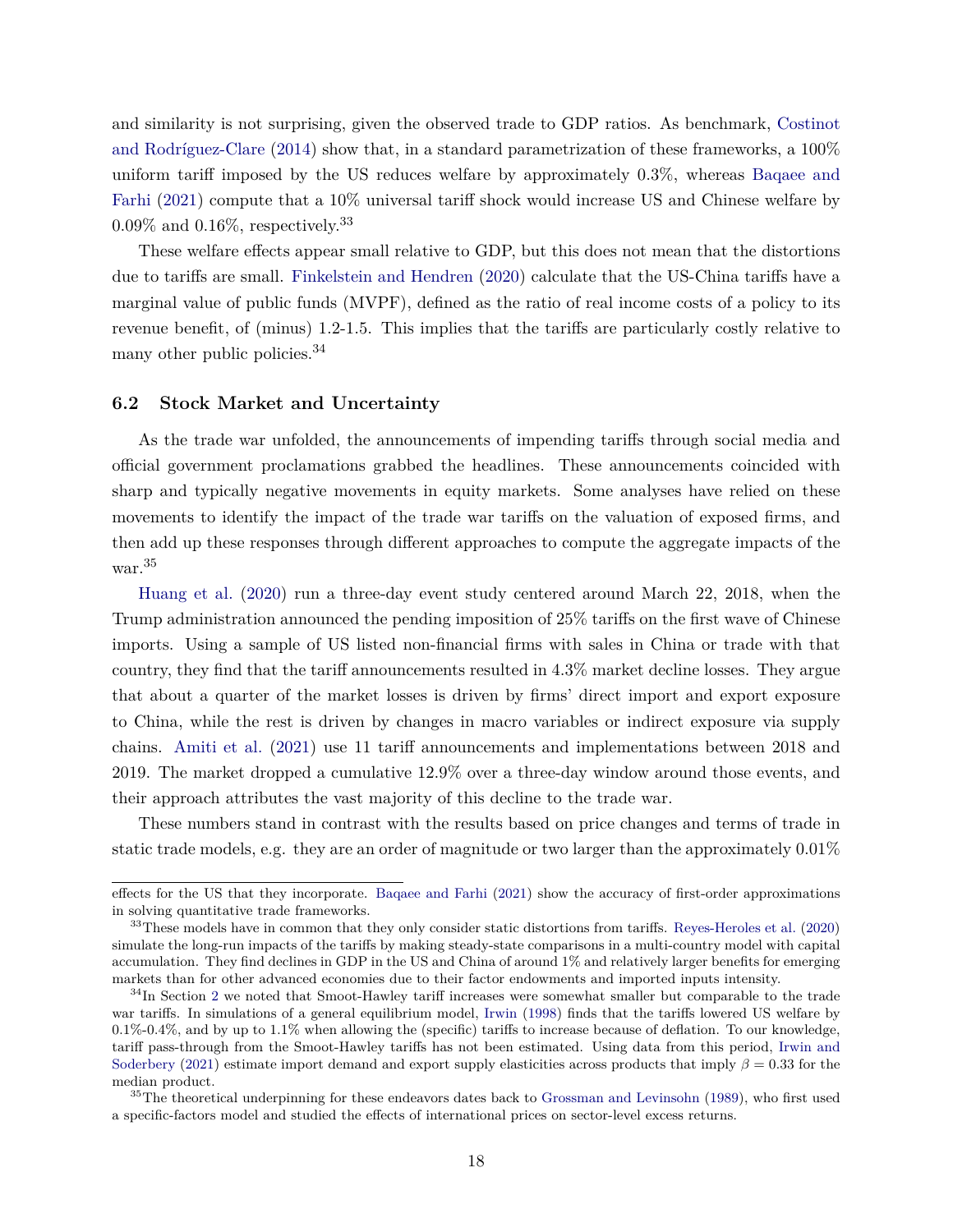to 0.1% decline from the models discussed in the last subsection. The reasons behind the striking difference in these numbers is an open question. As argued by [Amiti et al.](#page-22-16) [\(2021\)](#page-22-16), one possibility is that static models do not incorporate potentially important mechanisms, such dynamic losses or growing uncertainty.<sup>36</sup> The counter view is that very short-run stock market response at the time of tariff announcements may not reflect the actual impact of tariffs on fundamentals. For example, market participants may not have experience pricing an uncommon policy shock and may require a longer window in order to assess the potential impacts on the real economy. Methodologically, the event windows used in stock market analyses are much shorter and temporary than the before vs. after comparisons of tariff implementations used in the event studies we discussed in Section  $(4.1).$  $(4.1).$ 

Efforts to reconcile the stock market responses with welfare impacts from trade models is a promising area of work.

### **6.3 Local Labor Markets and Distributional Consequences**

Trade shocks including tariffs have different impacts across regions within countries, particularly when labor is imperfectly mobile [\(Topalova,](#page-27-15) [2010;](#page-27-15) [Kovak,](#page-26-17) [2013;](#page-26-17) [Autor et al.,](#page-22-1) [2016\)](#page-22-1). [Fajgelbaum](#page-25-1) [et al.](#page-25-1) [\(2020\)](#page-25-1) merge the product-level US and China tariffs with (pre-war) counties' sectoral employment wage bills. and use their model to simulate real wage changes across US counties. Their results indicate large dispersion: on average, real wages in the tradeable sector decline by 1% but with a large standard deviation of 0.5% across counties. This dispersion reflects specialization patterns: the Great Lakes region of the Midwest and the industrial areas of the Northeast received higher tariff protection, while the Midwestern plains and Mountain West faced higher tariff retaliation, as about 27% of China's retaliations targeted US agricultural goods [\(Bown,](#page-23-1) [2021\)](#page-23-1). [Caliendo](#page-24-13) [and Parro](#page-24-13) [\(2021\)](#page-24-13) simulate state-level effects in a framework that additionally allows for internal trade costs, so that differences in real income also arise from differential price-index effects, with losses ranging from about 0*.*1% to 0*.*2% across states.

Lack of data availability has so far prevented an analysis of actual wage changes across regions to the trade war. [Waugh](#page-28-5) [\(2019\)](#page-28-5) creatively finds a way to study welfare effects by examining consumption patterns across counties.<sup>37</sup> The paper exploits data on monthly-level new automobile registration, which is available at the county level in nearly real time, as a proxy for consumer expenditures. The data captures consumption of only one (albeit important) durable good and records counts as opposed to values. Assuming that county price changes are uncorrelated with tariff exposure, differences in auto expenditures are indicative of income changes. The paper finds

<sup>36</sup>A recent literature establishes an important role for trade policy in deterring trade; see [Handley and Limão](#page-26-18) [\(2021\)](#page-26-18) for a survey of this literature. [Amiti et al.](#page-22-16) [\(2021\)](#page-22-16) estimate that the tariff announcements caused the VIX, a market-based measure of volatility, to more than double, and [Caldara et al.](#page-24-16) [\(2020\)](#page-24-16) and [Benguria et al.](#page-23-17) [\(2020\)](#page-23-17) use text analysis on earnings calls and annual reports for US and Chinese firms, respectively, to document the increase in uncertainty firms faced.

<sup>&</sup>lt;sup>37</sup>The equivalent variation in [\(1\)](#page-5-1) can be also written:  $EV = (pC) \Delta \log C$ , where pC is a vector of expenditures before the trade war and ∆ ln *C* is a vector of log-differences in consumption across all commodities (in contrast, commodities that are not internationally traded before the tariffs change do not enter [\(1\)](#page-5-1)).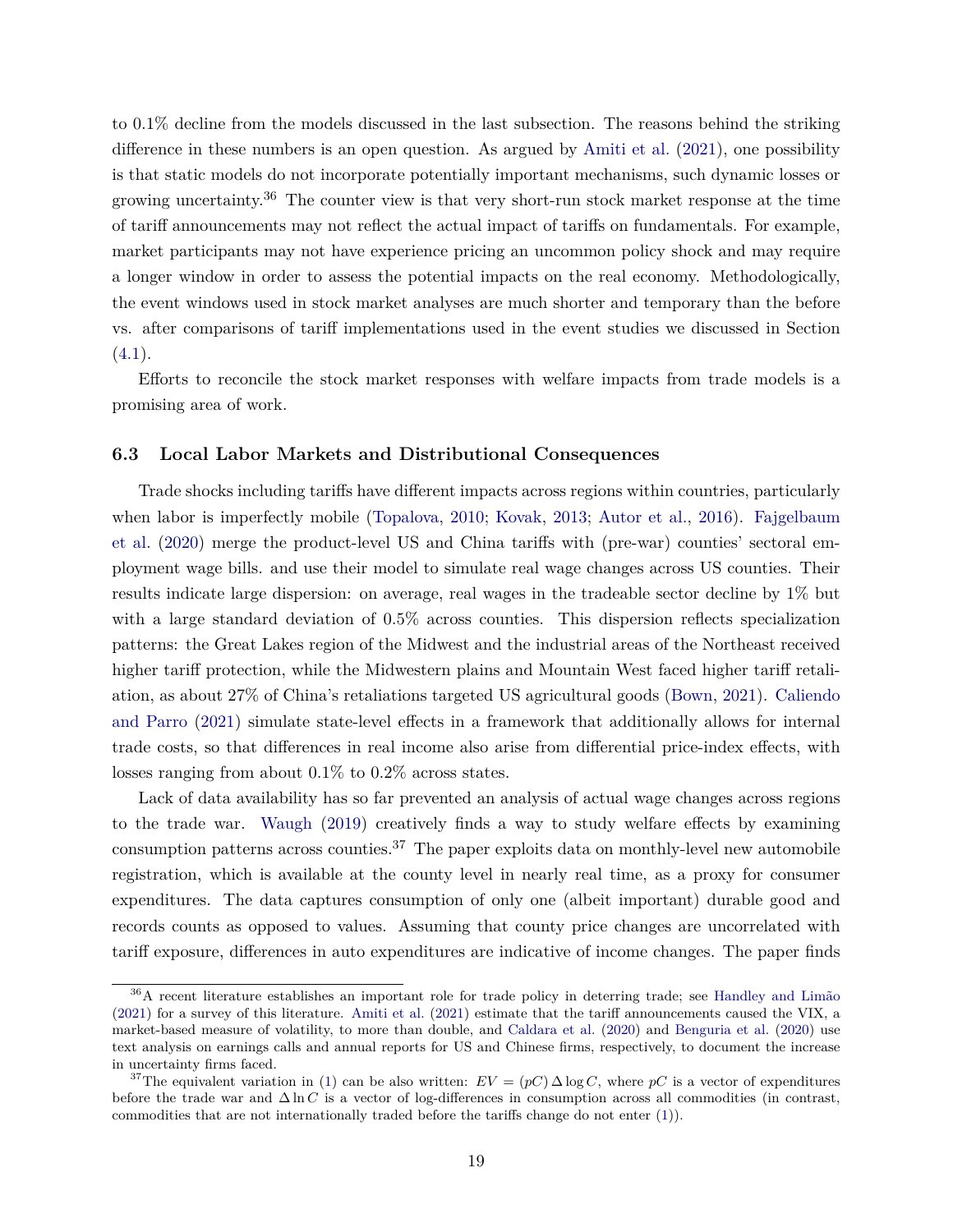a large impact of the (county-level) retaliatory tariffs–a one percentage point increase in China's retaliatory tariffs reduces new auto registrations by 1%. Relative to a county in the lower quartile of the retaliatory tariff distribution, a county in the upper quartile experiences a 3.8 percentage point decline in auto sales. Assuming that his difference-in-differences estimates captures the absolute impact of tariffs, he concludes that the retaliatory tariffs reduced aggregate consumption by \$54 billion.

# **7 Open Questions**

The US-China trade war is the most important trade policy shift in recent decades, and it provides researchers with an unusual opportunity to study the mechanics of global trade. Throughout this article we mentioned several questions that remain under-explored, including the various conjectures for complete pass-through that we have discussed. We conclude with a few additional questions that deserve further scrutiny.

First, a natural follow-up is to examine the longer-run aggregate effects of the trade war. This includes re-examining pass-through at different time horizons and levels of aggregation, but also examining systematically how pass-through varies along the supply chain from the dock to retail prices. Second, what are the impacts of trade barriers imposed by US and China in terms of production relocation, risk versus efficiency trade-offs, and national security implications? Third, as noted, US and Chinese firms could request exemptions from import duties, which raises natural questions: How did expectations of potential tariff rebates affect importer behavior, and what political-economy channels influenced the decisions of firms to seek exemptions and the government decisions to grant them? Fourth, what are the dynamic implications from potential reductions in investment, changes in capacity, and access to imported inputs?

Turning to the distributional consequences of the trade war, the studies to date analyze proxies for consumption, short-run employment effects, and model-based implications for wages. As time passes, what will survey and administrative data reveal about the distributional consequences through consumption and income channels? What will be the long-run implications for the spatial distribution of economic activity; e.g., will the trade war "undo" the labor market impacts of the China shock [\(Autor et al.,](#page-22-1) [2016\)](#page-22-1)? (As discussed, the evidence thus far suggests "no.")

Finally, outside the scope of this review are questions about the geopolitical implications of the US-China trade war. Answering such questions often do not lend themselves easily to clean econometric studies, but insights may be learned from theoretical frameworks and work from other fields. Such questions include: How much global "soft power" did the US gain or lose by initiating the trade war? How will the trade war affect the political relationship between US and China? And, how will the world trading system evolve in response; for example, [Staiger](#page-27-16) [\(2021\)](#page-27-16) is a recent contribution to this debate.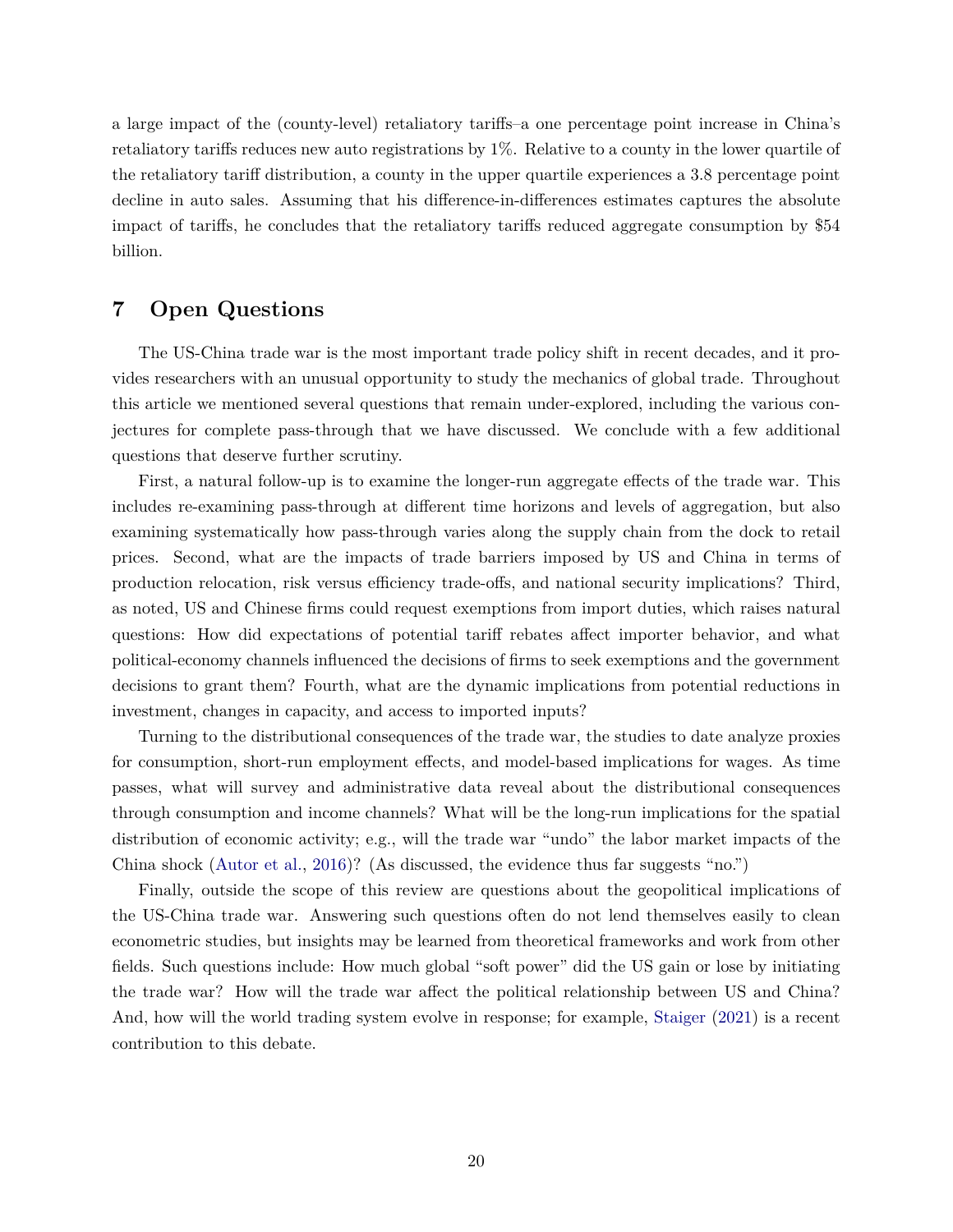# **References**

- <span id="page-22-3"></span>Acemoglu, D. and P. Restrepo (2019): "Automation and New Tasks: How Technology Displaces and Reinstates Labor," *Journal of Economic Perspectives*, 33, 3–30.
- <span id="page-22-9"></span>Alessandria, G. A. and C. B. Mix (2021): "Trade Policy is Real News: Theory and Evidence," Tech. rep., National Bureau of Economic Research.
- <span id="page-22-10"></span>Amiti, M., M. Dai, R. C. Feenstra, and J. Romalis (2020a): "How did China's WTO entry affect US prices?" *Journal of International Economics*, 126, 103339.
- <span id="page-22-16"></span>Amiti, M., S. H. Kong, and D. Weinstein (2021): "Trade Protection, Stock Market Returns, and Welfare," Tech. rep., National Bureau of Economic Research.
- <span id="page-22-11"></span>Amiti, M. and J. Konings (2007): "Trade liberalization, intermediate inputs, and productivity: Evidence from Indonesia," *American Economic Review*, 97, 1611–1638.
- <span id="page-22-7"></span>AMITI, M., S. J. REDDING, AND D. E. WEINSTEIN (2019): "The impact of the 2018 tariffs on prices and welfare," *Journal of Economic Perspectives*, 33, 187–210.
- <span id="page-22-8"></span>——— (2020b): "Who's paying for the US tariffs? A longer-term perspective," in *AEA Papers and Proceedings*, vol. 110, 541–46.
- <span id="page-22-12"></span>Anderson, J. E. and E. Van Wincoop (2003): "Gravity with gravitas: A solution to the border puzzle," *American economic review*, 93, 170–192.
- <span id="page-22-4"></span>Antràs, P. (2020): "De-Globalisation? Global Value Chains in the Post-COVID-19 Age," Working Paper 28115, National Bureau of Economic Research.
- <span id="page-22-0"></span>Antràs, P. and D. Chor (2021): "Global Value Chains," Tech. rep., Harvard University.
- <span id="page-22-14"></span>ANTRÀS, P., T. FORT, A. GUTIERREZ, AND F. TINTELNOT (2021): "Import Tariffs and Global Sourcing," Tech. rep.
- <span id="page-22-13"></span>Antràs, P. and R. W. Staiger (2012): "Offshoring and the role of trade agreements," *American Economic Review*, 102, 3140–83.
- <span id="page-22-15"></span>Arkolakis, C., A. Costinot, and A. Rodríguez-Clare (2012): "New trade models, same old gains?" *American Economic Review*, 102, 94–130.
- <span id="page-22-2"></span>Autor, D., D. Dorn, and G. Hanson (2019): "When Work Disappears: Manufacturing Decline and the Falling Marriage Market Value of Young Men," *American Economic Review: Insights*, 1, 161–78.
- <span id="page-22-5"></span>Autor, D., D. Dorn, G. Hanson, and K. Majlesi (2020): "Importing Political Polarization? The Electoral Consequences of Rising Trade Exposure," *American Economic Review*, 110, 3139– 83.
- <span id="page-22-1"></span>Autor, D. H., D. Dorn, and G. H. Hanson (2016): "The China shock: Learning from labormarket adjustment to large changes in trade," *Annual Review of Economics*, 8, 205–240.
- <span id="page-22-6"></span>Bagwell, K. and R. W. Staiger (1999): "An economic theory of GATT," *American Economic Review*, 89, 215–248.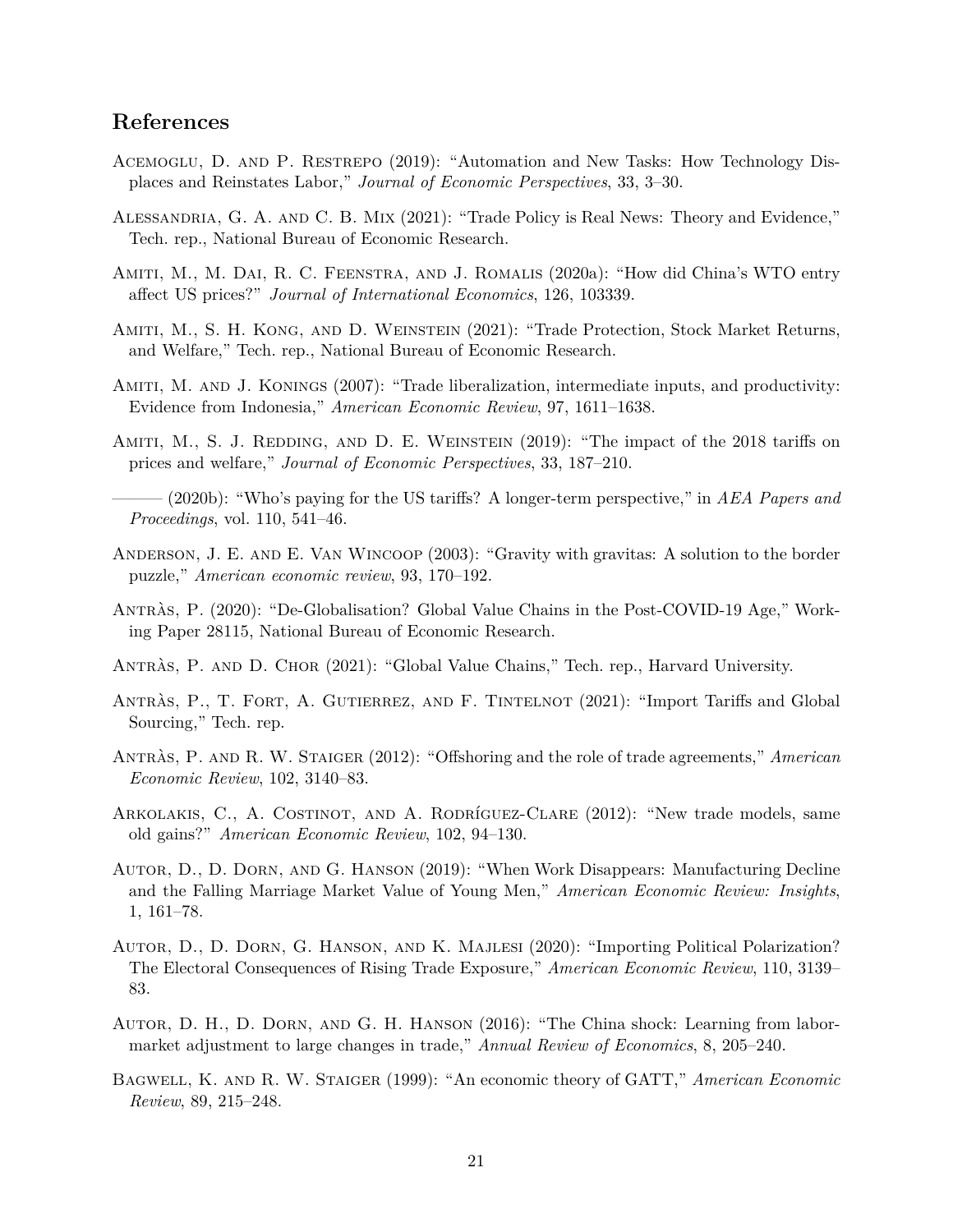<span id="page-23-6"></span> $(2011)$ : "What do trade negotiators negotiate about? Empirical evidence from the World Trade Organization," *American Economic Review*, 101, 1238–73.

- <span id="page-23-16"></span>Balistreri, E. J., C. Böhringer, and T. Rutherford (2018): "Quantifying disruptive trade policies," Tech. rep., CESifo Working Paper.
- <span id="page-23-5"></span>BAQAEE, D. AND E. FARHI (2021): "Networks, barriers, and trade," Tech. rep., National Bureau of Economic Research.
- <span id="page-23-17"></span>Benguria, F., J. Choi, D. L. Swenson, and M. Xu (2020): "Anxiety or Pain? The Impact of Tariffs and Uncertainty on Chinese Firms in the Trade War," Tech. rep., National Bureau of Economic Research.
- <span id="page-23-14"></span>Benguria, F. and F. Saffie (2019): "Dissecting the Impact of the 2018-2019 Trade War on US Exports," *Available at SSRN 3505413*.
- <span id="page-23-12"></span>BERNARD, A. B. AND J. B. JENSEN (1999): "Exceptional exporter performance: cause, effect, or both?" *Journal of international economics*, 47, 1–25.
- <span id="page-23-10"></span>Besedes, T., T. Kohl, and J. Lake (2020): "Phase out tariffs, phase in trade?" *Journal of International Economics*, 127, 103385.
- <span id="page-23-4"></span>BLANCHARD, E. J., C. P. BOWN, AND D. CHOR (2019): "Did Trump's Trade War Impact the 2018 Election?" Tech. rep., National Bureau of Economic Research.
- <span id="page-23-15"></span>BLANCHARD, E. J., C. P. BOWN, AND R. C. JOHNSON (2016): "Global supply chains and trade policy," Tech. rep., National Bureau of Economic Research.
- <span id="page-23-8"></span>Blonigen, B. A. and S. E. Haynes (2002): "Antidumping investigations and the pass-through of antidumping duties and exchange rates," *American Economic Review*, 92, 1044–1061.
- <span id="page-23-9"></span>– (2010): "Antidumping investigations and the pass-through of antidumping duties and exchange rates: Reply," *American Economic Review*, 100, 1283–84.
- <span id="page-23-0"></span>Bown, C. and M. Kolb (2021): "Trump's Trade War Timeline: An Up-to-Date Guide," *Peterson Institute for International Economy*.
- <span id="page-23-2"></span>Bown, C. P. (2020): "How the United States Marched the Semiconductor Industry into Its Trade War with China," *East Asian Economic Review*, 24, 349–388.
- <span id="page-23-1"></span>——— (2021): "The US-China trade war and Phase One agreement," *Journal of Policy Modeling*, 43, 805–843, the World Economy After Covid-19.
- <span id="page-23-3"></span>BOWN, C. P., P. CONCONI, A. ERBAHAR, AND L. TRIMARCHI (2021): "Trade protection along supply chains," Tech. rep., CEPR Discussion Paper No. DP15648.
- <span id="page-23-7"></span>Bown, C. P. and M. A. Crowley (2013): "Self-Enforcing Trade Agreements: Evidence from Time-Varying Trade Policy," *American Economic Review*, 103, 1071–90.
- <span id="page-23-13"></span>Brander, J. A. (1995): "Strategic trade policy," *Handbook of international economics*, 3, 1395– 1455.
- <span id="page-23-11"></span>BRANDT, L., J. VAN BIESEBROECK, L. WANG, AND Y. ZHANG (2017): "WTO accession and performance of Chinese manufacturing firms," *American Economic Review*, 107, 2784–2820.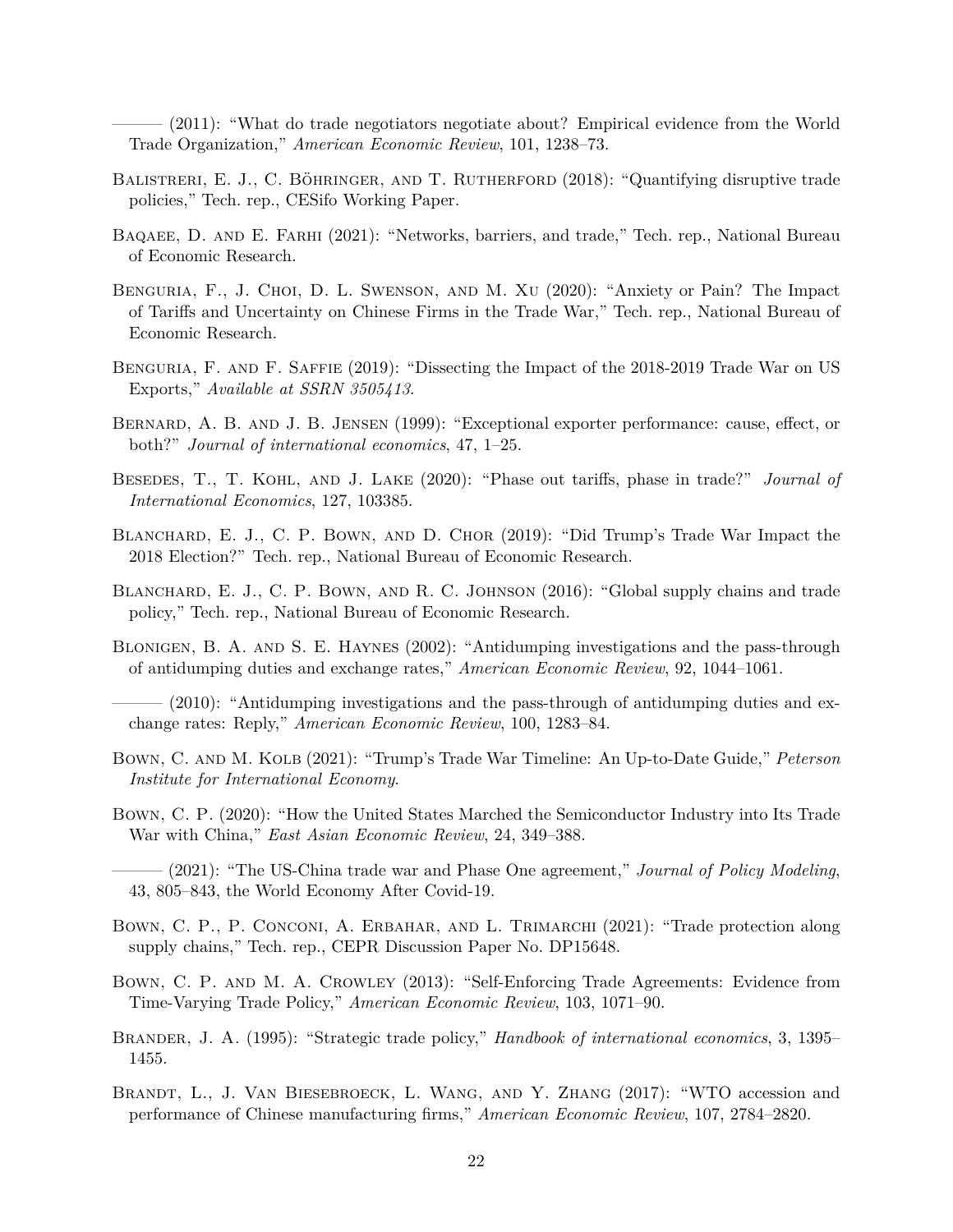- <span id="page-24-5"></span>Broda, C., N. Limao, and D. E. Weinstein (2008): "Optimal tariffs and market power: the evidence," *American Economic Review*, 98, 2032–65.
- <span id="page-24-9"></span>Broda, C. and D. E. Weinstein (2006): "Globalization and the Gains from Variety," *The Quarterly journal of economics*, 121, 541–585.
- <span id="page-24-4"></span>BRUTGER, R., S. CHAUDOIN, AND M. KAGAN (2021): "Trade War or Election Interference?".
- <span id="page-24-10"></span>Burstein, A. and G. Gopinath (2014): "International prices and exchange rates," in *Handbook of international economics*, Elsevier, vol. 4, 391–451.
- <span id="page-24-11"></span>Bustos, P. (2011): "Trade liberalization, exports, and technology upgrading: Evidence on the impact of MERCOSUR on Argentinian firms," *American economic review*, 101, 304–40.
- <span id="page-24-16"></span>Caldara, D., M. Iacoviello, P. Molligo, A. Prestipino, and A. Raffo (2020): "The economic effects of trade policy uncertainty," *Journal of Monetary Economics*, 109, 38–59.
- <span id="page-24-12"></span>Caliendo, L., R. C. Feenstra, J. Romalis, and A. M. Taylor (2015): "Tariff reductions, entry, and welfare: Theory and evidence for the last two decades," Tech. rep., National Bureau of Economic Research.
- <span id="page-24-13"></span>Caliendo, L. and F. Parro (2021): "Trade Policy," in *Handbook of International Economics*, ed. by K. R. Gopinath Gita, Elhanan Helpman, Elsevier.
- <span id="page-24-7"></span>Cavallo, A., G. Gopinath, B. Neiman, and J. Tang (2021): "Tariff Pass-Through at the Border and at the Store: Evidence from US Trade Policy," *American Economic Review: Insights*, 3, 19–34.
- <span id="page-24-0"></span>Chang, P.-L., K. Yao, and F. Zheng (2021): "The response of the Chinese economy to the US-China Trade War: 2018-2019," .
- <span id="page-24-14"></span>CHARBONNEAU, K. B. AND A. LANDRY (2018): "The trade war in numbers," Tech. rep., Bank of Canada Staff Working Paper.
- <span id="page-24-3"></span>CHE, Y., Y. LU, J. R. PIERCE, P. K. SCHOTT, AND Z. TAO (2020): "Did Trade Liberalization with China Influence US Elections?" Tech. rep., mimeo.
- <span id="page-24-2"></span>Colantone, I., G. Ottaviano, and P. Stanig (2021): "The Backlash of Globalization," in *Handbook of International Economics*, ed. by K. R. Gopinath Gita, Elhanan Helpman, Elsevier, vol. 5.
- <span id="page-24-15"></span>COSTINOT, A. AND A. RODRÍGUEZ-CLARE (2014): "Trade theory with numbers: Quantifying the consequences of globalization," in *Handbook of international economics*, Elsevier, vol. 4, 197–261.
- <span id="page-24-6"></span>Costinot, A. and I. Werning (2019): "Lerner symmetry: A modern treatment," *American Economic Review: Insights*, 1, 13–26.
- <span id="page-24-8"></span>DE LOECKER, J., P. K. GOLDBERG, A. K. KHANDELWAL, AND N. PAVCNIK (2016): "Prices, markups, and trade reform," *Econometrica*, 84, 445–510.
- <span id="page-24-1"></span>DIXIT, A. AND J. LONDREGAN (1995): "Redistributive politics and economic efficiency," *American political science Review*, 89, 856–866.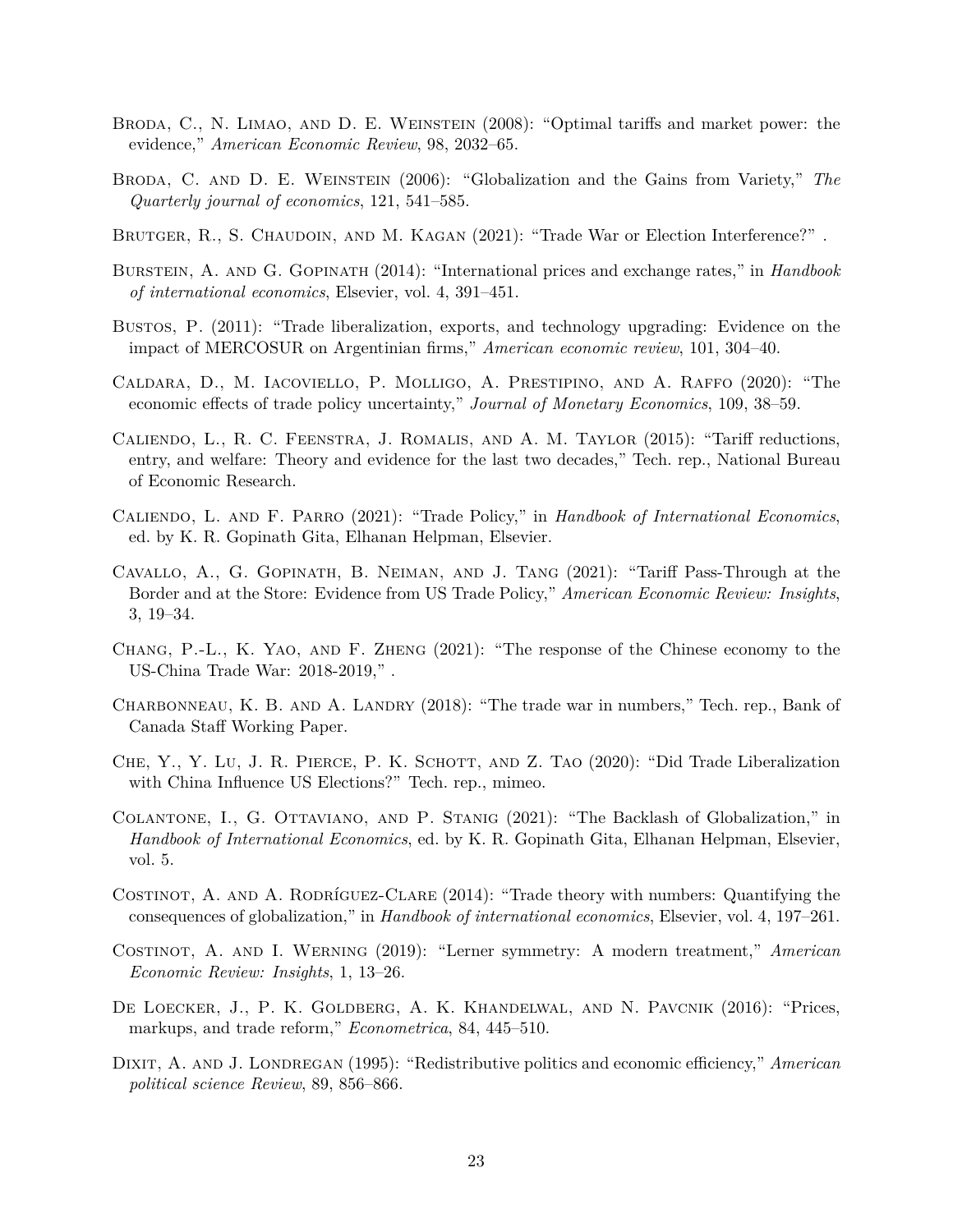- <span id="page-25-4"></span>DIXIT, A. AND V. NORMAN (1980): *Theory of International Trade: A Dual, General Equilibrium Approach*, Cambridge University Press.
- <span id="page-25-16"></span>Eaton, J. and S. Kortum (2002): "Technology, geography, and trade," *Econometrica*, 70, 1741– 1779.
- <span id="page-25-1"></span>Fajgelbaum, P. D., P. K. Goldberg, P. J. Kennedy, and A. K. Khandelwal (2020): "The return to protectionism," *The Quarterly Journal of Economics*, 135, 1–55.

<span id="page-25-0"></span>——— (2021a): "Updates to Fajgelbaum et al. (2020) with 2019 tariffs," *Working Paper*.

- <span id="page-25-11"></span>Fajgelbaum, P. D., P. K. Goldberg, P. J. Kennedy, A. K. Khandelwal, and D. Taglioni (2021b): "Trade War and Global Reallocations," *Working Paper*.
- <span id="page-25-8"></span>Feenstra, R. C. (1989): "Symmetric Pass-through of Tariffs and Exchange Rates under Imperfect Competition: An Empirical Test," *Journal of International Economics*, 27, 25 – 45.
- <span id="page-25-9"></span>——— (1994): "New product varieties and the measurement of international prices," *The American Economic Review*, 157–177.
- <span id="page-25-5"></span>FETZER, T. AND C. SCHWARZ (2021): "Tariffs and politics: Evidence from Trump's trade wars," *The Economic Journal*, 131, 1717–1741.
- <span id="page-25-17"></span>FINKELSTEIN, A. AND N. HENDREN (2020): "Welfare analysis meets causal inference," *Journal of Economic Perspectives*, 34, 146–67.
- <span id="page-25-6"></span>Flaaen, A., A. Hortaçsu, and F. Tintelnot (2020): "The production relocation and price effects of US trade policy: the case of washing machines," *American Economic Review*, 110, 2103–27.
- <span id="page-25-15"></span>FLAAEN, A. AND J. R. PIERCE (2019): "Disentangling the effects of the 2018-2019 tariffs on a globally connected US manufacturing sector," .
- <span id="page-25-10"></span>GOLDBERG, P. K. AND M. M. KNETTER (1997): "Goods Prices and Exchange Rates: What Have We Learned?" *Journal of Economic Literature*, 35, 1243–1272.
- <span id="page-25-7"></span>GOLDBERG, P. K. AND N. PAVCNIK (2016): "The effects of trade policy," in *Handbook of commercial policy*, Elsevier, vol. 1, 161–206.
- <span id="page-25-2"></span>Goldin, C. and L. F. Katz (2010): *The Race between Education and Technology*, Harvard University Press.
- <span id="page-25-13"></span>Gopinath, G. (2016): "The International Price System," Tech. rep., National Bureau of Economic Research.
- <span id="page-25-12"></span>GOPINATH, G., O. ITSKHOKI, AND R. RIGOBON (2010): "Currency choice and exchange rate pass-through," *American Economic Review*, 100, 304–36.
- <span id="page-25-14"></span>Grossman, G. M. and E. Helpman (2020): "When Tariffs Disturb Global Supply Chains," Tech. rep., National Bureau of Economic Research.

<span id="page-25-3"></span>——— (2021): "Identity politics and trade policy," *The Review of Economic Studies*, 88, 1101–1126.

<span id="page-25-18"></span>GROSSMAN, G. M. AND J. A. LEVINSOHN (1989): "Import competition and the stock market return to capital," *The American Economic Review*, 1065–1087.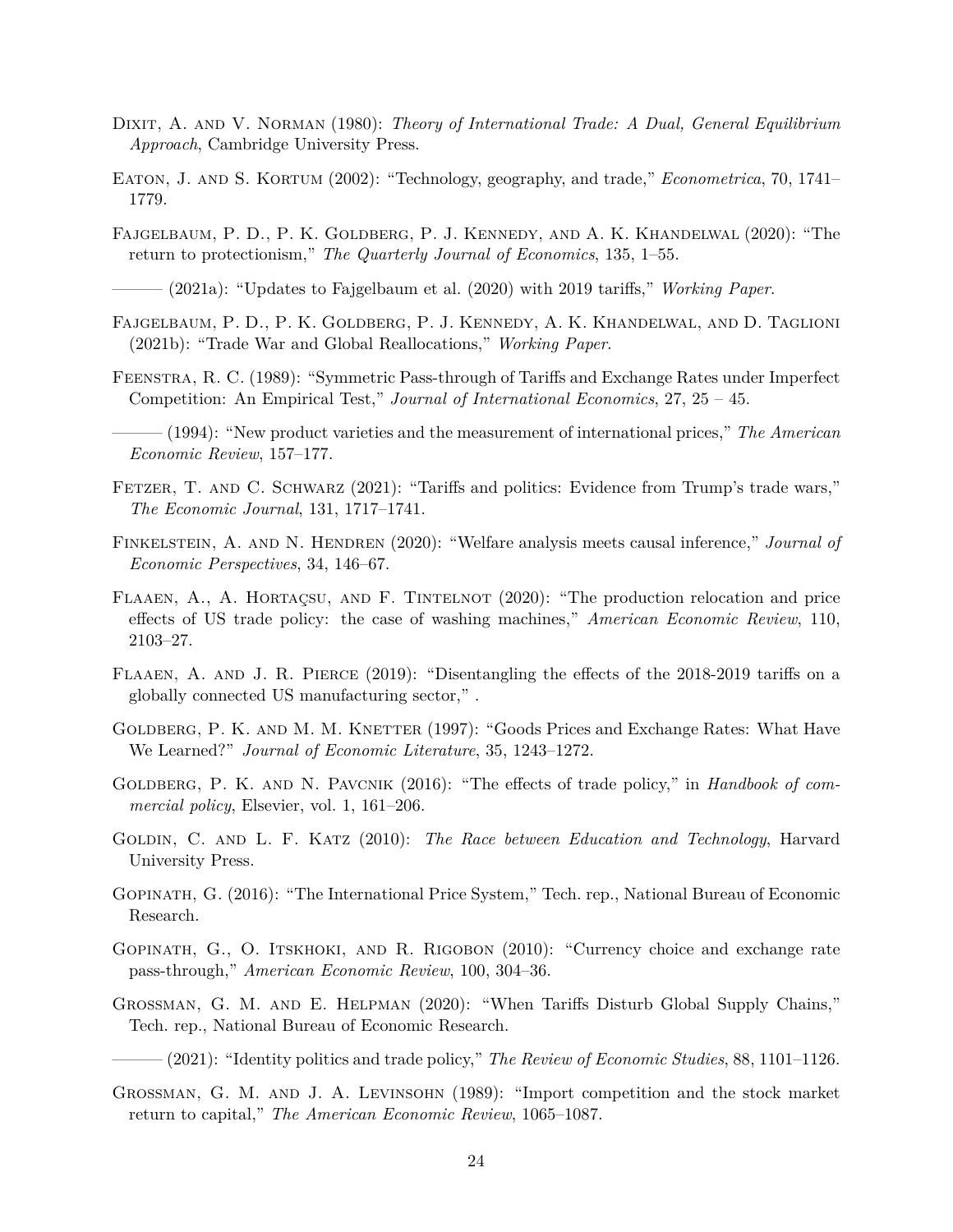- <span id="page-26-14"></span>HANDLEY, K., F. KAMAL, AND R. MONARCH (2020): "Rising import tariffs, falling export growth: when modern supply chains meet old-style protectionism," Tech. rep., National Bureau of Economic Research.
- <span id="page-26-18"></span>Handley, K. and N. Limão (2021): "Trade Policy Uncertainty," Tech. rep.
- <span id="page-26-5"></span>Helpman, E. (1995): "Politics and trade policy," *NBER working paper*.
- <span id="page-26-16"></span>Huang, Y., C. Lin, S. Liu, and H. Tang (2020): "Trade networks and firm value: Evidence from the US-China trade war," .
- <span id="page-26-7"></span>Hulten, C. R. (1978): "Growth accounting with intermediate inputs," *The Review of Economic Studies*, 45, 511–518.
- <span id="page-26-10"></span>Hummels, D. and A. Skiba (2004): "Shipping the good apples out? An empirical confirmation of the Alchian-Allen conjecture," *Journal of political Economy*, 112, 1384–1402.
- <span id="page-26-2"></span>IMF (2018): "World Economic Outlook," Tech. rep., IMF Washington, DC.
- <span id="page-26-0"></span>Irwin, D. A. (1998): "The Smoot-Hawley tariff: A quantitative assessment," *Review of Economics and Statistics*, 80, 326–334.
- <span id="page-26-4"></span> $-$  (2013): "The Nixon shock after forty years: the import surcharge revisited," *World Trade Review*, 12, 29–56.
- <span id="page-26-11"></span>——— (2014): "Tariff Incidence: Evidence from US Sugar Duties, 1890-1930," Tech. rep., National Bureau of Economic Research.
- <span id="page-26-1"></span>——— (2017): *Clashing Over Commerce*, University of Chicago Press.
- <span id="page-26-12"></span>IRWIN, D. A. AND A. SODERBERY (2021): "Optimal tariffs and trade policy formation: U.S. evidence from the Smoot-Hawley era," Tech. rep., National Bureau of Economic Research.
- <span id="page-26-13"></span>Jiao, Y., Z. Liu, Z. Tian, and X. Wang (2020): "The Impacts of the US Trade War on Chinese Exporters," *Available at SSRN*.
- <span id="page-26-8"></span>Johnson, H. G. (1953): "Optimum tariffs and retaliation," *The Review of Economic Studies*, 21, 142–153.
- <span id="page-26-3"></span>JOHNSON, R. C. AND G. NOGUERA (2012): "Accounting for intermediates: Production sharing and trade in value added," *Journal of international Economics*, 86, 224–236.
- <span id="page-26-15"></span>Ju, J., H. MA, Z. WANG, AND X. ZHU (2020): "Trade wars and industrial policy along the global value chains," .
- <span id="page-26-17"></span>Kovak, B. K. (2013): "Regional effects of trade reform: What is the correct measure of liberalization?" *American Economic Review*, 103, 1960–76.
- <span id="page-26-9"></span>Kreinin, M. E. (1961): "Effect of tariff changes on the prices and volume of imports," *The American Economic Review*, 51, 310–324.
- <span id="page-26-6"></span>Lerner, A. P. (1936): "The symmetry between import and export taxes," *Economica*, 3, 306–313.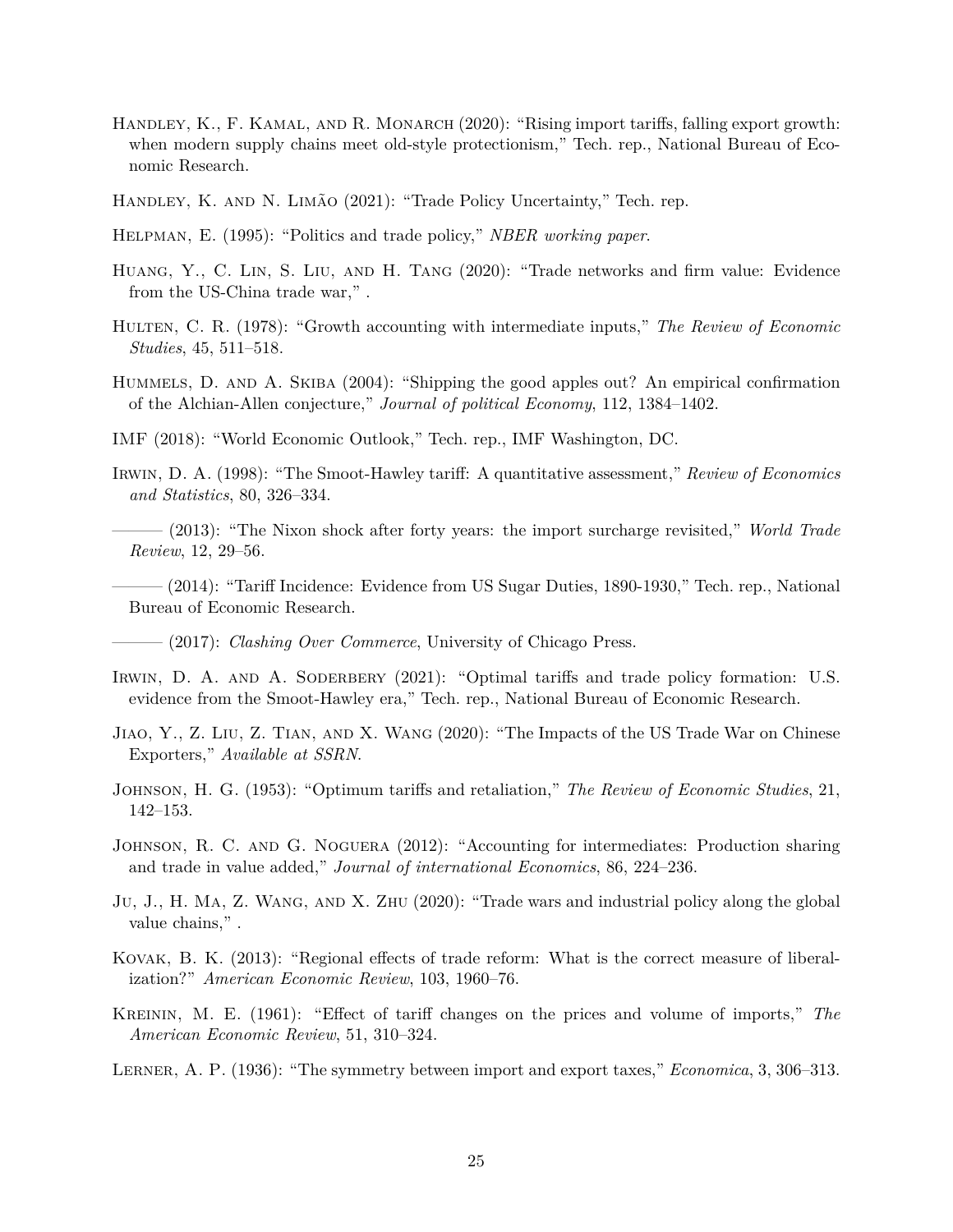- <span id="page-27-4"></span>LUDEMA, R. D. AND A. M. MAYDA (2013): "Do terms-of-trade effects matter for trade agreements? Theory and evidence from WTO countries," *The Quarterly Journal of Economics*, 128, 1837–1893.
- <span id="page-27-7"></span>LUDEMA, R. D. AND Z. YU (2016): "Tariff pass-through, firm heterogeneity and product quality," *Journal of International Economics*, 103, 234–249.
- <span id="page-27-10"></span>Ma, H., J. Ning, and M. J. Xu (2021): "An eye for an eye? The trade and price effects of China's retaliatory tariffs on US exports," *China Economic Review*, 101685.
- <span id="page-27-6"></span>Mallick, S. and H. Marques (2008): "Passthrough of exchange rate and tariffs into import prices of India: currency depreciation versus import liberalization," *Review of International Economics*, 16, 765–782.
- <span id="page-27-11"></span>Manova, K. and Z. Zhang (2012): "Export prices across firms and destinations," *The Quarterly Journal of Economics*, 127, 379–436.
- <span id="page-27-2"></span>Mayer, W. (1984): "Endogenous tariff formation," *The American Economic Review*, 74, 970–985.
- <span id="page-27-13"></span>McLaren, J. (1997): "Size, sunk costs, and Judge Bowker's objection to free trade," *The American Economic Review*, 400–420.
- <span id="page-27-3"></span>Metzler, L. A. (1949): "Tariffs, the terms of trade, and the distribution of national income," *Journal of Political Economy*, 57, 1–29.
- <span id="page-27-5"></span>Nicita, A., M. Olarreaga, and P. Silva (2018): "Cooperation in WTO tariff waters?" *Journal of Political Economy*, 126, 1302–1338.
- <span id="page-27-12"></span>PAVCNIK, N. (2002): "Trade liberalization, exit, and productivity improvements: Evidence from Chilean plants," *The Review of economic studies*, 69, 245–276.
- <span id="page-27-0"></span>PIERCE, J. R. AND P. K. SCHOTT (2016): "The Surprisingly Swift Decline of US Manufacturing Employment," *American Economic Review*, 106, 1632–62.
- <span id="page-27-1"></span>(2020): "Trade Liberalization and Mortality: Evidence from US Counties," *American Economic Review: Insights*, 2, 47–64.
- <span id="page-27-14"></span>Reyes-Heroles, R., S. Traiberman, and E. Van Leemput (2020): "Emerging markets and the new geography of trade: The effects of rising trade barriers," *IMF Economic Review*, 68, 456–508.
- <span id="page-27-8"></span>Romalis, J. (2007): "NAFTA's and CUSFTA's Impact on International Trade," *The review of Economics and Statistics*, 89, 416–435.
- <span id="page-27-9"></span>SODERBERY, A. (2015): "Estimating import supply and demand elasticities: Analysis and implications," *Journal of International Economics*, 96, 1–17.
- <span id="page-27-16"></span>Staiger, R. W. (2021): "A World Trading System for the Twenty-First Century," Tech. rep., National Bureau of Economic Research.
- <span id="page-27-15"></span>Topalova, P. (2010): "Factor immobility and regional impacts of trade liberalization: Evidence on poverty from India," *American Economic Journal: Applied Economics*, 2, 1–41.